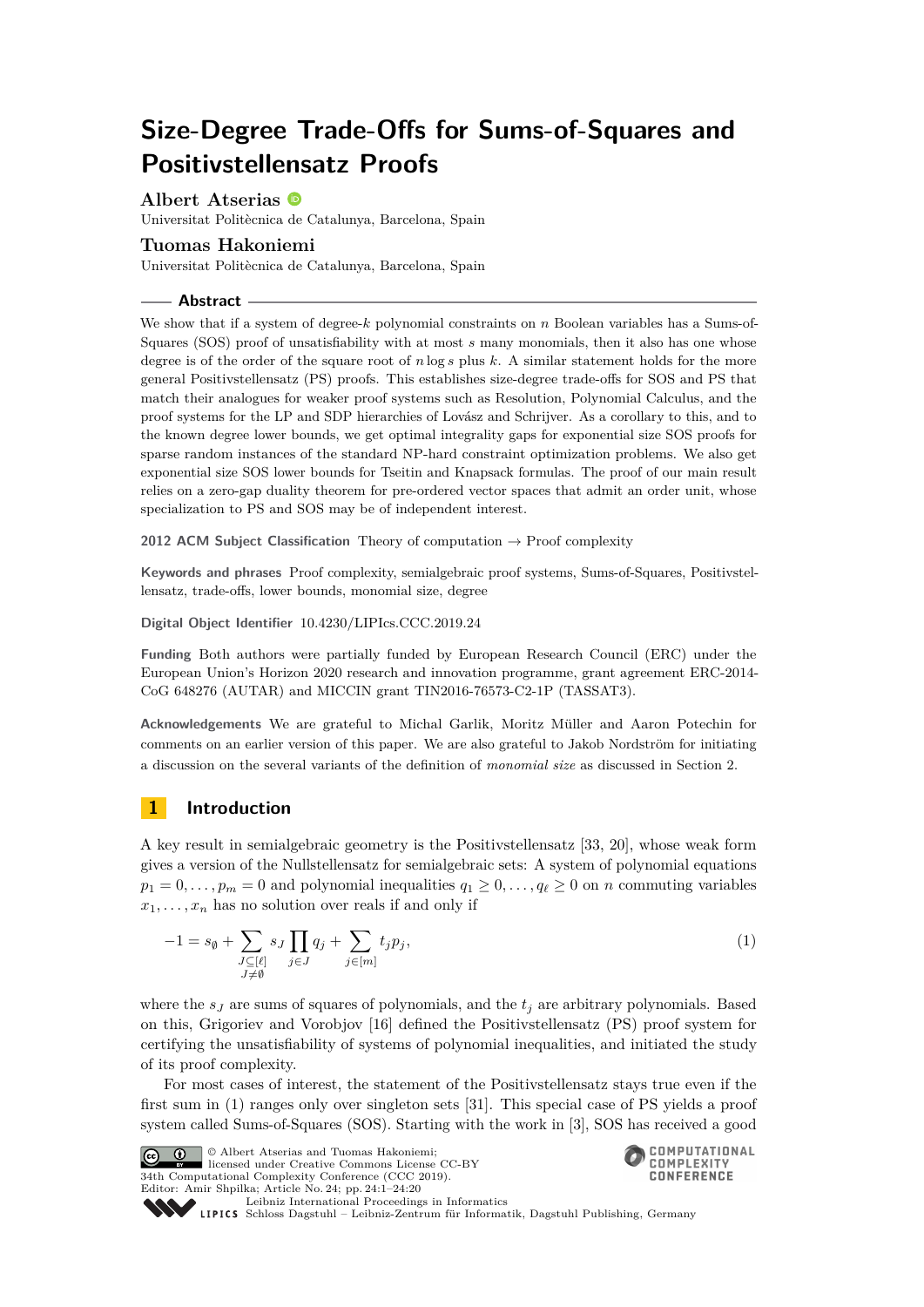#### **24:2 Size-Degree Trade-Offs for Sums-of-Squares and Positivstellensatz Proofs**

deal of attention for its applications in algorithms and complexity theory. For the former, through the connection with the hierarchies of SDP relaxations [\[21,](#page-18-2) [27,](#page-19-3) [26,](#page-19-4) [8\]](#page-18-3). For the latter, through the lower bounds on the sizes of SDP lifts of combinatorial polytopes [\[11,](#page-18-4) [24,](#page-18-5) [23\]](#page-18-6). We refer the reader to the introduction of [\[26\]](#page-19-4) for a discussion on the history of these proof systems and their relevance for combinatorial optimization.

In this paper we concentrate on the proof complexity of PS and SOS when their variables range over the Boolean hypercube, i.e., the variables come in pairs of twin variables  $x_i$  and  $\bar{x}_i$ , and are restricted through the axioms  $x_i^2 - x_i = 0$ ,  $\bar{x}_i^2 - \bar{x}_i = 0$  and  $x_i + \bar{x}_i - 1 = 0$ . This case is most relevant in combinatorial contexts. It is also the starting point for a direct link with the traditional proof systems for propositional logic, such as Resolution, through the realization that monomials represent Boolean disjunctions, i.e., clauses. In return, this link brings concepts and methods from the area of propositional proof complexity to the study of PS and SOS proofs.

In analogy with the celebrated size-width trade-off for Resolution [\[6\]](#page-17-1) or the size-degree trade-off for Polynomial Calculus [\[17\]](#page-18-7), a question that is suggested by this link is whether the *monomial size* of a PS proof can be traded for its *degree*. For a proof as in [\(1\)](#page-0-0), the monomial size of the proof is the number of monomials in an explicit representation of the summands of the right-hand side. The degree of the proof is the maximum of the degrees of those summands. These are the two most natural measures of complexity for PS proofs (and precise definitions for both these measures will be made in Section [2\)](#page-2-0). The importance of the question whether size can be traded for degree stems from the fact that, at the time of writing, the complexity of PS and SOS proofs is relatively well understood when it is measured by degree, but rather poorly understood when it is measured by monomial size. If size could be traded for degree, then strong lower bounds on degree would transfer to strong lower bounds on monomial size. The converse, namely that strong lower bounds on monomial size transfer to strong lower bounds on degree, has long been known by elementary linear algebra.

In this paper we answer the size-degree trade-off question for SOS, and for PS proofs of bounded *product width*, i.e., the number of inequalities that are multiplied together in [\(1\)](#page-0-0). We show that if a system of degree-*k* polynomial constraints on *n* pairs of twin variables has a PS proof of unsatisfiability of product width *w* and no more than *s* many monomials in total, then it also has one of degree  $O(\sqrt{n \log s} + kw)$ . By taking  $w = 1$ , this yields a size-degree trade-off for SOS as a special case.

Our result matches its analogues for weaker proof systems that were considered before. Building on the work of [\[5\]](#page-17-2) and [\[9\]](#page-18-8), a size-width trade-off theorem was established for Resolution: a proof with *s* many clauses can be converted into one in which all clauses have size  $O(\sqrt{n \log s} + k)$ , where k is the size of the largest initial clause [\[6\]](#page-17-1). The same type of trade-off was later established for monomial size and degree for the Polynomial Calculus (PC) in [\[17\]](#page-18-7), and for proof length and rank for LS and  $LS^+$  [\[29\]](#page-19-5), i.e., the proof systems that come out of the Lovász-Schrijver LP and SDP hierarchies [\[25\]](#page-18-9). To date, the question for PS and SOS had remained open, and is answered here<sup>[1](#page-1-0)</sup>.

Our proof of the trade-off theorem for PS follows the standard pattern of such previous proofs with one new key ingredient. Suppose *Q* is a system of equations and inequalities that has a size *s* refutation. Going back to the main idea from [\[9\]](#page-18-8), the argument for getting

<span id="page-1-0"></span><sup>&</sup>lt;sup>1</sup> Besides the proofs of the trade-off results for LS and LS<sup>+</sup>, the conference version of [\[29\]](#page-19-5) claims the result for the stronger Sherali-Adams and Lasserre/SOS proof systems, but the claim is made without proof. The very last section of the journal version [\[29\]](#page-19-5) includes a sketch of a proof that, unfortunately, is an oversimplification of the LS/LS<sup>+</sup> argument that cannot be turned into a correct proof. The forthcoming discussion clarifies how our proof is based on, and generalizes, the one for  $LS/LS^+$  in [\[29\]](#page-19-5).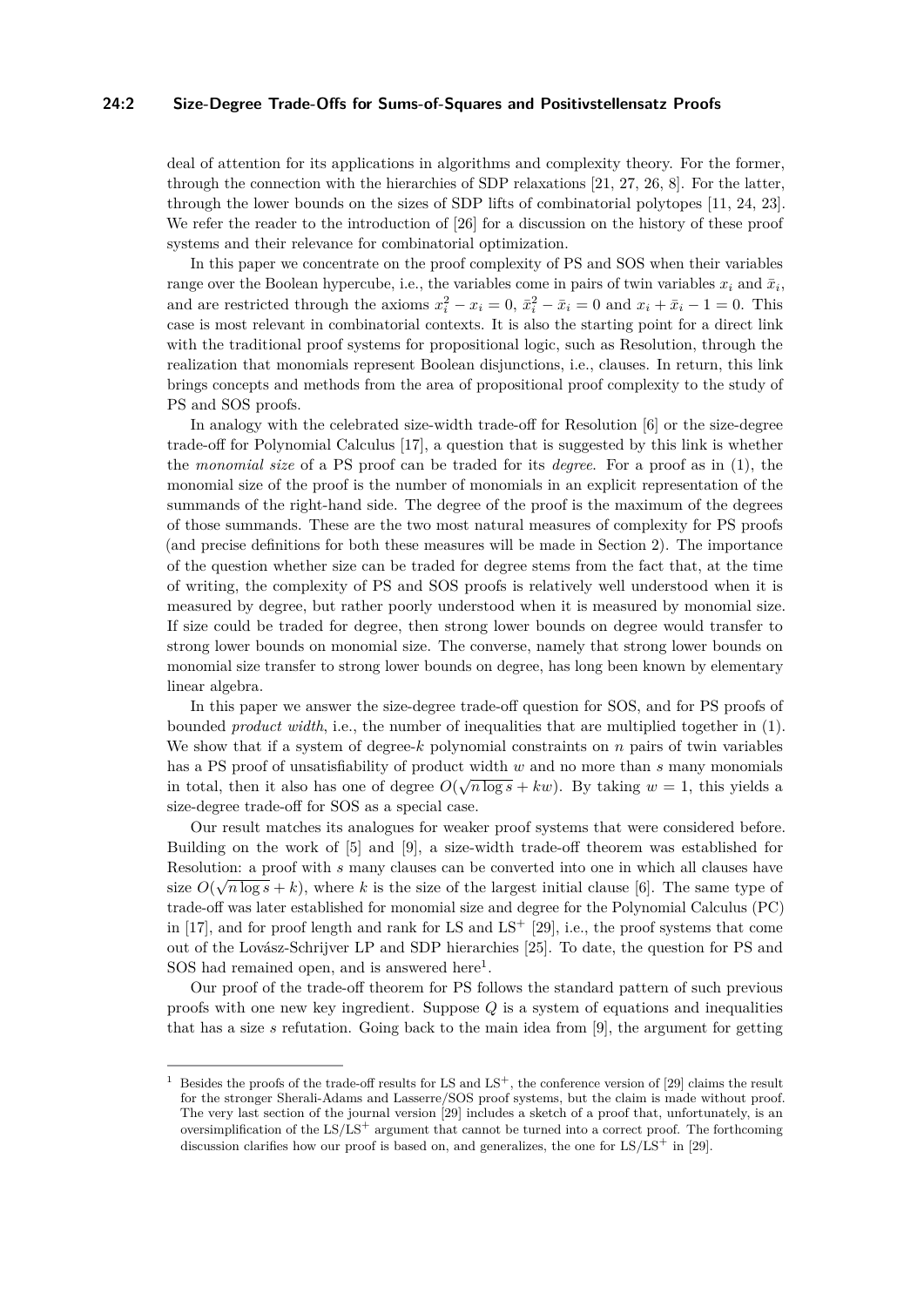a degree *d* refutation goes in four steps: (1) find a variable *x* that appears in many large monomials, (2) set it to a value  $b \in \{0, 1\}$  to kill all monomials where it appears, (3) induct on the number of variables to get refutations of  $Q[x = b]$  and  $Q[x = b]$  which, if *s* is small enough, are of degrees *d* − 1 and *d*, respectively, and (4) compose these refutations together to get a degree *d* refutation of *Q*. The main difficulty in making this work for PS is step (4), for two reasons.

The first difficulty is that, unlike Resolution and the other proof systems, whose proofs are *deductive*, the proofs of PS are *formal identities*, also known as *static*. This means that, for PS, the reasoning it takes to refute *Q* from the degree  $d-1$  refutation of  $Q[x = b]$ and the degree *d* refutation of  $Q[x = \overline{b}]$  needs to be witnessed through a single polynomial identity, without exceeding the bound *d* on the degree. This is challenging because the general simulation of a deductive proof by a static one incurs a degree loss. The second difficulty comes from the fact that, for establishing this identity, one needs to use a duality theorem that is not obviously available for degree-bounded PS proofs. What is needed is a zero-gap duality theorem for PS proofs of non-negativity that, in addition, holds tight at *each* fixed degree *d* of proofs. For SOS, the desired zero-gap duals are provided by the levels of the Lasserre hierarchy. This was established in [\[19\]](#page-18-10) under the sole assumption that the inequalities include a ball contraint  $B^2 - \sum_{i=1}^n x_i^2 \ge 0$  for some  $B \in \mathbb{R}$ . In the Boolean hypercube case, this can be assumed without loss of generality. For PS, we are not aware of any published result that establishes what we need, so we provide our own proof. At any rate, one of our contributions is the observation that a zero-gap duality theorem for PS-degree is a key tool for completing the step (4) in the proof of the trade-off theorem. We reached this conclusion from trying to generalize the proofs for LS and  $LS_{+}$  from [\[29\]](#page-19-5) to SOS. In those proofs, the corresponding zero-gap duality theorems are required only for the very special case where  $d = 2$  and for deriving linear inequalities from linear constraints. The fact that these hold goes back to the work of Lovász and Schrijver [\[25\]](#page-18-9).

In the end, the zero-gap duality theorem for PS-degree turned out to follow from very general results in the theory of ordered vector spaces. Using a result from [\[28\]](#page-19-6) that whenever a pre-ordered vector space has an order-unit a zero-gap duality holds, we are able to establish the following general fact: for any convex cone C of provably non-negative polynomials and its restriction  $\mathcal{C}_{2d}$  to proofs of some even degree 2*d*, if the ball constraints  $R - x^2 \geq 0$  belong to  $\mathfrak{C}_2$  for all variables *x* and some  $R \geq 0$ , then a zero-gap duality holds for  $\mathfrak{C}_{2d}$  in the sense that

$$
\sup\{r \in \mathbb{R} : p - r \in \mathcal{C}_{2d}\} = \inf\{E(p) : E \in \mathcal{E}_{2d}\},\
$$

where  $\mathcal{E}_{2d}$  is an appropriate dual space for  $\mathcal{C}_{2d}$ . The conditions are easily seen to hold for PS-degree and SOS-degree in the Boolean hypercube case, and we have what we want. We use this in Section [3,](#page-5-0) where we prove the trade-off lemma, but defer its proof to Section [5.](#page-14-0)

In Section [4](#page-11-0) we list some of the applications of the size-degree trade-off for PS that follow from known degree lower bounds. Among these we include exponential size SOS lower bounds for Tseitin formulas, Knapsack formulas, and optimal integrality gaps for sparse random instances of MAX-3-XOR and MAX-3-SAT. Except for Knapsack formulas, for which size lower bounds follow from an easy random restriction argument applied to the degree lower bounds in [\[13,](#page-18-11) [15\]](#page-18-12), these size lower bounds for SOS appear to be new.

## <span id="page-2-0"></span>**2 Preliminaries**

For a natural number *n* we use the notation [*n*] for the set  $\{1, \ldots, n\}$ . We write  $\mathbb{R}_{\geq 0}$  and  $\mathbb{R}_{\geq 0}$ for the sets of non-negative and positive reals, respectively and N for the set of natural numbers. The natural logarithm is denoted log, and exp denotes base *e* exponentiation.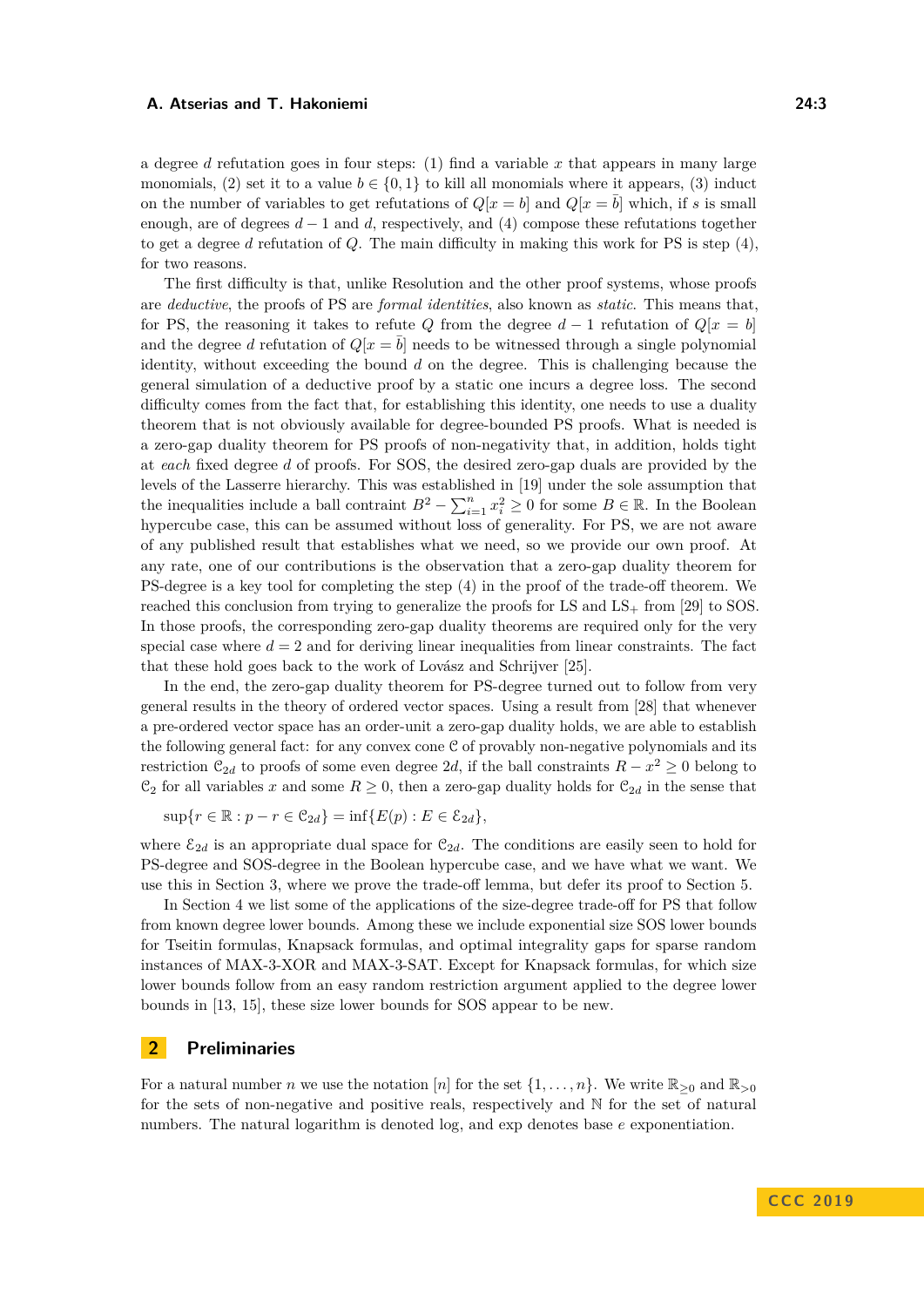#### **24:4 Size-Degree Trade-Offs for Sums-of-Squares and Positivstellensatz Proofs**

## **2.1 Polynomials and the Boolean ideal**

Let  $x_1, \ldots, x_n$  and  $\bar{x}_1, \ldots, \bar{x}_n$  be two disjoint sets of variables. Each  $x_i, \bar{x}_i$  is called a pair of twin variables, where  $x_i$  is the basic variable and  $\bar{x}_i$  is its twin. We consider polynomials over the ring of polynomials with real coefficients and commuting variables  $\{x_i, \bar{x}_i : i \in [n]\},\$ which we write simply as  $\mathbb{R}[x]$ . The intention is that all the variables range over the Boolean domain  $\{0, 1\}$ , and that  $\bar{x}_i = 1 - x_i$ . Accordingly, let  $I_n$  be the Boolean ideal, i.e., the ideal of polynomials generated by the following set of *Boolean axioms* on the *n* pairs of twin variables:

$$
B_n = \{x_i^2 - x_i : i \in [n]\} \cup \{\bar{x}_i^2 - \bar{x}_i : i \in [n]\} \cup \{x_i + \bar{x}_i - 1 : i \in [n]\}
$$

We write  $p \equiv q \mod I_n$  if  $p - q$  is in  $I_n$ .

A monomial is a product of variables. A term is the product of a non-zero real and a monomial. A polynomial is a sum of terms. For  $\alpha \in \mathbb{N}^{2n}$ , we write  $x^{\alpha}$  for the monomial  $\prod_{i=1}^n x_i^{\alpha_i} \bar{x}_i^{\alpha_{n+i}}$ , so polynomials take the form  $\sum_{\alpha \in I} a_{\alpha} x^{\alpha}$  for some finite  $I \subseteq \mathbb{N}^{2n}$ . The *monomial size* of a polynomial *p* is the number of terms, and is denoted size(*p*). A *sum-of-squares polynomial* is a polynomial of the form  $s = \sum_{i=1}^{k} r_i^2$ , where each  $r_i$  is a polynomial in  $\mathbb{R}[x]$ . For a polynomial  $p \in \mathbb{R}[x]$  we write  $\deg(p)$  for its degree. We think of  $\mathbb{R}[x]$  as an infinite dimensional vector space, and we write  $\mathbb{R}[x]_d$  for the subspace of polynomials of degree at most *d*.

## **2.2 Sums-of-Squares proofs**

Let  $Q = \{q_1, \ldots, q_\ell, p_1, \ldots, p_m\}$  be an indexed set of polynomials. We think of the  $q_j$ polynomials as inequality constraints, and of the *p<sup>j</sup>* polynomials as equality constraints:

<span id="page-3-1"></span>
$$
q_1 \ge 0, \dots, q_\ell \ge 0, \quad p_1 = 0, \dots, p_m = 0. \tag{2}
$$

Let *p* be another polynomial. A *Sums-of-Squares (SOS) proof* of  $p \geq 0$  from *Q* is a formal identity of the form

<span id="page-3-0"></span>
$$
p = s_0 + \sum_{j \in [\ell]} s_j q_j + \sum_{j \in [m]} t_j p_j + \sum_{q \in B_n} u_q q, \tag{3}
$$

where  $s_0$  and  $s_1, \ldots, s_\ell$  are sums of squares of polynomials,  $s_j = \sum_{i=1}^{k_j} r_{i,j}^2$  for  $j \in [\ell] \cup \{0\}$ , and  $t_1, \ldots, t_m$  and all  $u_q$  are arbitrary polynomials. The proof is of *degree at most d* if  $deg(p) \leq d$ ,  $deg(s_0) \leq d$ ,  $deg(s_j) + deg(q_j) \leq d$  for each  $j \in [\ell]$ , and  $deg(t_j) + deg(p_j) \leq d$ for each  $j \in [m]$ . The proof is of *monomial size at most s* if

$$
\sum_{i=1}^{k_0} \text{size}(r_{i,0}) + \sum_{j \in [\ell]} \sum_{i=1}^{k_j} \text{size}(r_{i,j}) + \sum_{j \in [m]} \text{size}(t_j) \leq s.
$$

This definition of size corresponds to the number of monomials of an explicit SOS proof given in the form  $(s_0, s_1, \ldots, s_\ell, t_1, \ldots, t_m)$ , where each  $s_j$  is given in the form  $(r_{1,j}, \ldots, r_{k_j,j})$ , and all the  $r_{i,j}$  and  $t_j$  polynomials are represented as explicit sums of terms. Accordingly, the monomials of the  $r_{i,j}$ 's and the  $t_j$ 's are called the *explicit monomials* of the proof.

Note that the  $u_q$  polynomials are not considered in the definition we have chosen of an explicit SOS proof, so they do not contribute to its monomial size or its degree. The rationale for this is that typically one thinks of the identity in [\(3\)](#page-3-0) as an equivalence

$$
p \equiv s_0 + \sum_{j \in [\ell]} s_j q_j + \sum_{j \in [m]} t_j p_j \mod I_n
$$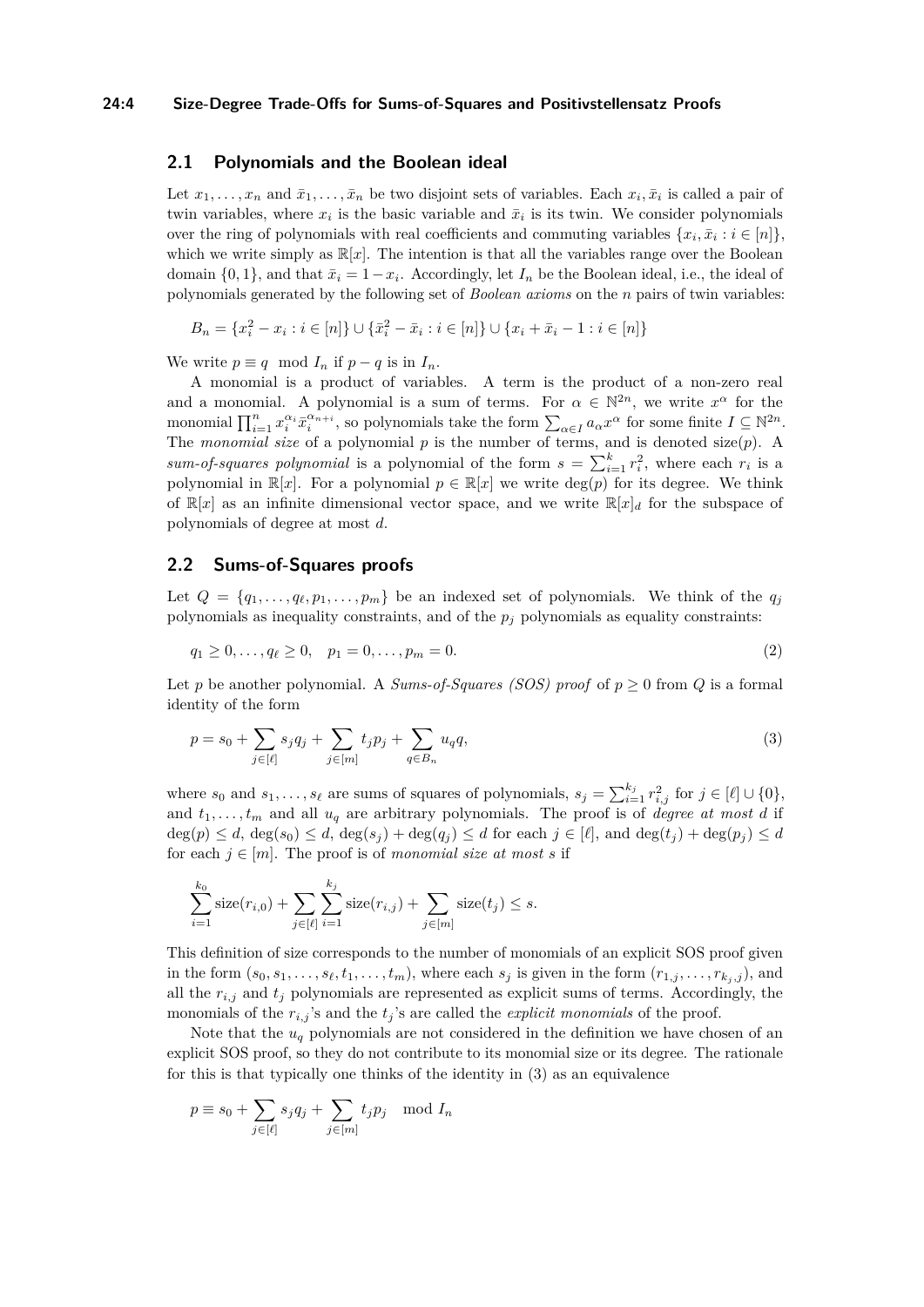and we want proof size and degree to not depend on how the computations modulo the Boolean ideal  $I_n$  are performed. For degree this choice is further justified from the fact that one may always assume that the degrees of the products  $u_q q$  do not surpass the degree *d* in a proof of degree *d*. This follows from the fact that  $B_n$  is a Gröbner basis for  $I_n$  with respect to any monomial ordering – one can see this quite easily using Buchberger's Criterion (see e.g. [\[10\]](#page-18-13)). In particular upper and lower bounds for the restricted definition of degree imply the same upper and lower bounds for our liberal definition of degree, and vice versa. For monomial size, this goes only in one direction: lower bounds on our liberal definition of monomial size translate into lower bounds for a restricted definition of monomial size that takes  $\sum_{q \in B_n}$  size $(u_q)$  also into account. Since our aim is to prove lower bounds on the number of monomials in a proof, proving our results for our more liberal definition of monomial size makes our results only stronger.

## **2.3 Positivstellensatz proofs**

This proof system is an extension of SOS. Let  $Q = \{q_1, \ldots, q_\ell, p_1, \ldots, p_m\}$  be an indexed set of polynomials interpreted as in [\(2\)](#page-3-1). A *Positiviallensatz proof* (PS) of  $p \ge 0$  from *Q* is a formal identity of the form

<span id="page-4-0"></span>
$$
p = s_{\emptyset} + \sum_{J \in \mathcal{J}} s_J \prod_{j \in J} q_j + \sum_{j \in [m]} t_j p_j + \sum_{q \in B_n} u_q q, \tag{4}
$$

where  $\beta$  is a collection of non-empty subsets of  $[\ell]$ , each  $s_J$  is a sum-of-squares polynomial,  $s_J =$  $\sum_{i=1}^{k_J} r_{i,J}^2$ , and each  $t_j$  and  $u_q$  is an arbitrary polynomial. The proof is of *degree at most d* if  $deg(p) \leq d$ ,  $deg(s_{\emptyset}) \leq d$ ,  $deg(s_J) + \sum_{j \in J} deg(q_j) \leq d$  for each  $J \in \mathcal{J}$ , and  $deg(t_j) + deg(p_j) \leq d$ for each  $j \in [m]$ . The proof is of *monomial size at most s* if

$$
\sum_{i=1}^{k_0} \operatorname{size}(r_{i,\emptyset}) + \sum_{J \in \emptyset} \sum_{i=1}^{k_J} \operatorname{size}(r_{i,J}) + \sum_{j \in [m]} \operatorname{size}(t_j) \le s.
$$

The proof has *product-width* at most *w* if each  $J \in \mathcal{J}$  has cardinality at most *w*. The *explicit monomials* of the proof are the monomials of the  $r_i$ , *j*'s and the  $t_j$ 's. It should be noted that PS applied to a *Q* that contains at most one inequality constraint (i.e.,  $\ell \leq 1$ ) is literally equivalent to SOS: any power of a single inequality is either a square, or the lift of that inequality by a square.

As in SOS proofs, the definitions of monomial size and degree of a proof do not take into account the  $u_q$  polynomials. Likewise, the monomials in the products  $\prod_{j\in J} q_j$  do not contribute to the definition of monomial size. As above, this liberal definition plays in favour of lower bounds in the case of monomial size. For degree, ignoring the *uq*'s does not really matter, again, because  $B_n$  is a Gröbner basis for  $I_n$ .

## **2.4 More on the definition of monomial size**

Starting at [\[9,](#page-18-8) [1\]](#page-17-3), counting monomials in algebraic proof systems such as the Polynomial Calculus (PC) is a well-established practice in propositional proof complexity. One motivation for it comes from the fact that PC with twin variables, called PCR in [\[1\]](#page-17-3), polynomially simulates Resolution, and the natural transformation that is given by the proof turns the clauses of the Resolution proof into monomials. Another motivation comes from the fact that, in the area of computational algebra, the performance of the Gröbner basis method appears to depend significantly on how the polynomials are represented. In this respect, the sum of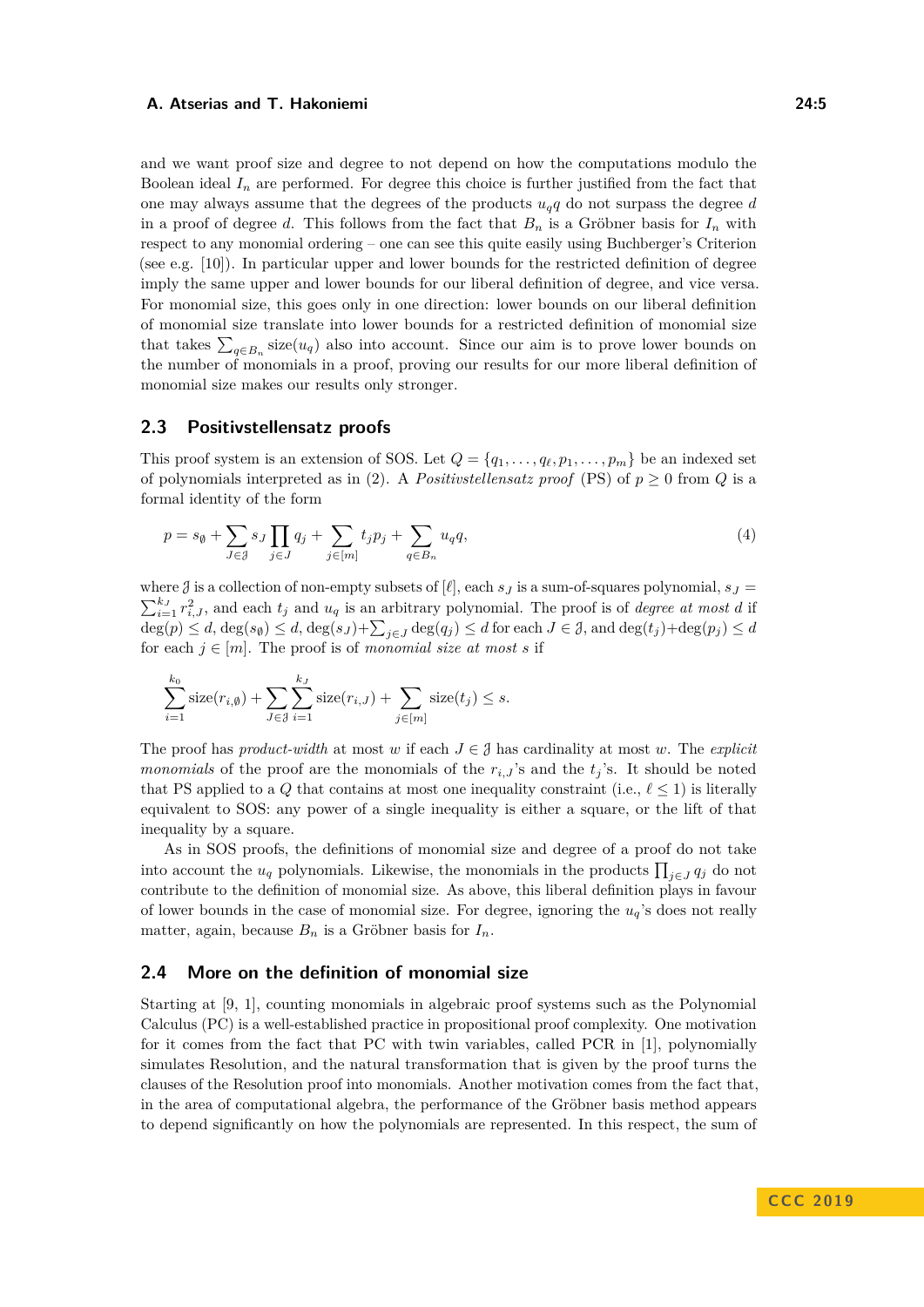#### **24:6 Size-Degree Trade-Offs for Sums-of-Squares and Positivstellensatz Proofs**

monomials representation of polynomials features among the first and most natural choices to be used in practice. That said, for the natural static version of PC called Nullstellensatz (NS) [\[4\]](#page-17-4), let alone for SOS and PS, counting monomials does not appear to have such a well-established tradition. Note that in the presence of twin variables, SOS monomial size is known to polynomially simulate Resolution (see Lemma 4.6 in [\[2\]](#page-17-5), where this is proved with a slightly different definition of SOS and monomial size from the one above; the difference is minor). It follows that the first of the two motivations for counting monomials in PC carries over to SOS, and hence to PS.

In the original Beame et al. and Grigoriev-Vorobjov papers [\[4,](#page-17-4) [16\]](#page-18-1) where NS and PS were defined first, size is never considered, only degree. The subsequent Grigoriev's papers on SOS [\[13,](#page-18-11) [14\]](#page-18-14) did not consider size either. To the best of our knowledge, the first reference that defines a notion of size for (the version of) PS proofs (with  $w = 0$ ) appears to be [\[15\]](#page-18-12), where the size of a proof is defined as "the length of a reasonable bit representation of all polynomials" in the proof. The same paper proves lower bounds on the "number of monomials" of an SOS proof (see Lemma 9.1 in [\[15\]](#page-18-12)) without being precise as to whether it is counting monomials in the  $r_{i,0}$  polynomials (in the notation of [\(3\)](#page-3-0)), or in the expansion of  $s_0$  as a sum of terms. Note, however, that  $size(s_0) \leq \sum_i size(r_{i,0})^2$ , hence the difference between these two possibilities is not terribly critical. As with the squares  $s_j$ , the definitions in [\[15\]](#page-18-12) are not explicit as to whether the monomials in the  $t_i$  polynomials (in the notation of [\(3\)](#page-3-0) again) contribute to the monomial size by themselves, or whether one is to take into account the expansions of the products  $t_j p_j$ . Unlike ours, the definitions in [\[15\]](#page-18-12) do not distinguish between the *u<sup>q</sup>* polynomials that multiply the Boolean axioms and the rest.

The difference between counting the monomials of the  $s_j$  (or the  $r_{i,j}$ ) polynomials versus counting those in the expansions of the products  $s_j q_j$  and  $t_j p_j$  is again not critical if one is satisfied with a notion of size *up to* a polynomial factor that depends on the size of the input. If one is to care about such refinements of monomial size that take into account polynomial factors, then a natural size measure for, say,  $t_i p_j$  could well be  $size(t_j) + size(p_j)$ or even  $\text{size}(t_i) \cdot \text{size}(p_i)$ , instead of  $\text{size}(t_i p_i)$ . Note that  $\text{size}(t_i) \cdot \text{size}(p_i)$  corresponds to the number of monomials that one would encounter while expanding the product  $t_i p_j$  in the naive way *before* merging terms with the same monomial, and in particular, before any potential cancelling of terms occurs. In [\[2\]](#page-17-5), the monomial size of (their slightly different version of) Lasserre/SOS is defined in terms of the expanded summands, which in the notation of [\(3\)](#page-3-0), would correspond to  $size(s_0) + \sum_j size(s_j q_j) + \sum_j size(t_j p_j) + \sum_q size(u_q q)$ . In [\[22\]](#page-18-15) the same convention for defining monomial size is used but the last sum over  $q$  is omitted since they work mod  $I_n$  by default. For PS proofs as in [\(4\)](#page-4-0) that have large product-width  $w$ , whether we count the monomials in the *s*<sub>*J*</sub> polynomials or in the expansions of the products  $s_J \prod_{j \in J} q_j$ could make a significant difference, i.e., exponential in *w*. If we think of the proof in [\(4\)](#page-4-0) as given by the indexed sequences  $(s_J : J \in \mathcal{J} \cup \{\emptyset\})$  and  $(t_j : j \in [m])$ , then counting only the monomials in the  $s<sub>J</sub>$  polynomial, or even better in the  $r<sub>i,J</sub>$  polynomials, looks like the natural choice.

## <span id="page-5-0"></span>**3 Size-Degree Trade-Off**

<span id="page-5-1"></span>In this section we prove the following.

 $\triangleright$  **Theorem 1.** For every two natural numbers n and k, every indexed set Q of polynomials of *degree at most k with n pairs of twin variables, and every two positive integers s and w, if there is a PS refutation from Q of product-width at most w and monomial size at most s, then there is a PS refutation from Q of product-width at most w and degree at most*  $4\sqrt{2(n+1)\log(s)}$  +  $kw + 4.$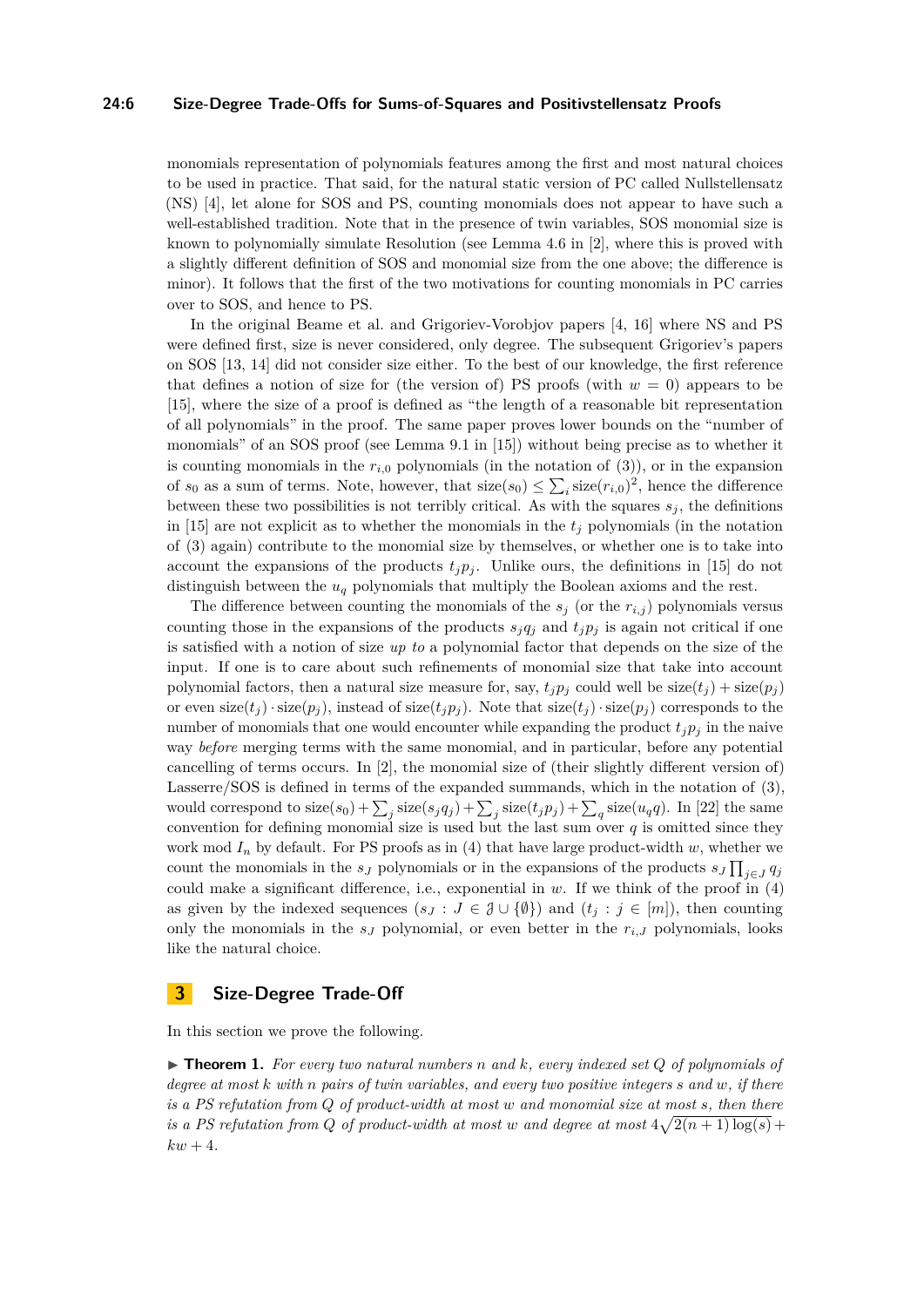An immediate consequence is a degree criterion for size lower bounds:

 $\triangleright$  **Corollary 2.** Let Q be an indexed set of polynomials of degree at most k with *n* pairs *of twin variables, and let w be a positive integer. If d is the minimum degree and s is the minimum monomial size of PS refutations from Q of product-width at most w, and*  $d > kw + 4$ , then  $s > \exp((d - kw - 4)^2/(32(n + 1)))$ .

The proof of Theorem [1](#page-5-1) will follow the standard structure of proofs for degree-reduction lemmas for other proof systems, except for some complications in the *unrestricting* lemmas. These difficulties come from the fact that PS proofs are static. The main tool around these difficulties is a tight Duality Theorem for degree-bounded proofs with respect to so-called *cut-off functions* as defined next.

## **3.1 Duality modulo cut-off functions**

Let  $Q = \{q_1, \ldots, q_\ell, p_1, \ldots, p_m\}$  be an indexed set of polynomials interpreted as constraints as in [\(2\)](#page-3-1). A *cut-off function* for *Q* is a function *c*:  $\mathcal{P}([\ell]) \cup [m] \to \mathbb{N}$  with  $c(J) \geq \sum_{j \in J} deg(q_j)$ for each  $J \subseteq [\ell]$ , and  $c(j) \geq \deg(p_j)$  for each  $j \in [m]$ . A PS proof as in [\(4\)](#page-4-0) has *degree mod*  $c$  at most *d* if  $\deg(p) \leq d$ ,  $\deg(s_0) \leq d$ ,  $\deg(s_J) \leq d - c(J)$  for each  $J \in \mathcal{J}$ , and  $\deg(t_j) \leq d - c(j)$ for each  $j \in [m]$ .

Let  $PS_{w,d}^c(Q)$  denote the set of all polynomials *q* of degree at most *d* such that  $q \ge 0$ has a PS proof from *Q* of degree mod *c* at most *d* and product-width at most *w*. We write  $Q \vdash_{w,d}^c q \geq p$  if  $q - p \in \text{PS}_{w,d}^c(Q)$ . A *pseudo-expectation* for  $Q$  of degree mod  $c$  at most *d* and product-width at most *w* is a linear functional *E* from the set of all polynomials of degree at most *d* such that  $E(1) = 1$  and  $E(q) \ge 0$  for all  $q \in \text{PS}_{w,d}^c(Q)$ . We denote by  $\mathcal{E}^c_{w,d}(Q)$  the set of pseudo-expectations for the indicated parameters.

<span id="page-6-0"></span> $\triangleright$  **Theorem 3.** Let *d be a positive integer, let Q be an indexed set of polynomials, let c be a cut-off function for Q, let w be a positive integer, and let p be a polynomial of degree at most* 2*d. Then*

 $\sup\{r \in \mathbb{R} : Q \vdash_{w,2d}^c p \geq r\} = \inf\{E(p) : E \in \mathcal{E}_{w,2d}^c(Q)\}.$ 

*Moreover, if the set*  $\mathcal{E}^c_{w,2d}(Q)$  *is non-empty, then there is a pseudo-expectation achieving the infimum; i.e.,*  $\min\{E(p) : E \in \mathcal{E}_{w,2d}^c(Q)\}$  *is well-defined.* 

Note that the statement of Theorem [3](#page-6-0) applies only to even degrees. This comes as an artifact of the proof but is in no way a severe restriction for the applications that we have in mind. The definitions of degree for SOS and PS proofs as defined in Section [2](#page-2-0) are special cases of the definitions above for appropriate choices of *w* and *c*. Thus, Theorem [3](#page-6-0) gives Duality Theorems for them. The role of the cut-off function *c* in our application below will be explained in due time; i.e., after its use in the unrestricting Lemma [6](#page-7-0) below. It is important for the lemmas that follow that these duality theorems are tight in two ways: that they have zero duality gap *and* that they respect the degree; i.e., the degree bound is the same for proofs and pseudo-expectations. We defer the proof of Theorem [3](#page-6-0) to Section [5](#page-14-0) where a more general statement is proved.

## **3.2 Unrestricting lemmas**

<span id="page-6-1"></span>For this section, fix three positive integers *n*, *d* and *w* for the numbers of pairs of twin variables, degree, and product width. We also fix an indexed set  $Q = \{q_1, \ldots, q_\ell, p_1, \ldots, p_m\}$ of polynomials on the *n* pairs of twin variables, and a cut-off function *c* for *Q*.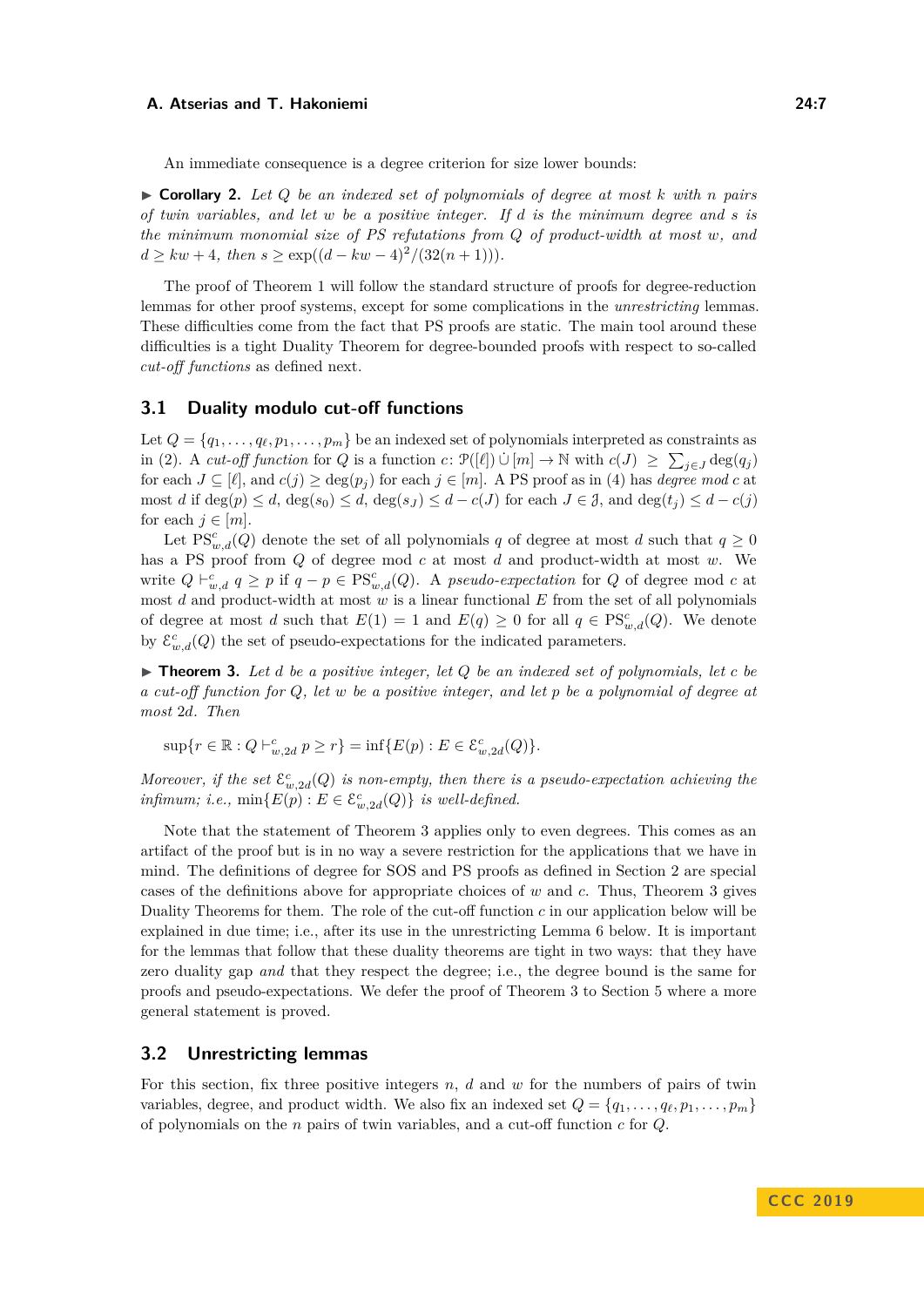#### **24:8 Size-Degree Trade-Offs for Sums-of-Squares and Positivstellensatz Proofs**

▶ **Lemma 4.** Let *p* and *q* be polynomials of degree at most 2*d*. If  $p \equiv q \mod I_n$ , then  $E(p) = E(q)$  *for any*  $E \in \mathcal{E}_{w, 2d}^c(Q)$ *.* 

**Proof.** The assumption that  $p \equiv q \mod I_n$  implies that both  $p - q$  and  $q - p$  belong to PS<sup>c</sup><sub>*w*,2*d*</sub>(*Q*). Hence  $E(p) = E(q)$  for any  $E \in \mathcal{E}_{w,2d}^c(Q)$ .

<span id="page-7-2"></span>I **Lemma 5.** *Let x be one of the* 2*n variables and let m be a monomial of degree at most* 2*d*−1*. Then*  $E(x) = 0$  *implies*  $E(xm) = 0$  *for any*  $E \in \mathcal{E}_{w,2d}^c(Q)$ *.* 

**Proof.** Let  $m_1$  and  $m_2$  be two monomials of degree at most  $d-1$  and  $d$ , respectively, such that  $m = m_1 m_2$ . Note first that  $E((xm_1)^2) = 0$ , since  $x - (xm_1)^2 \equiv (x - xm_1)^2 \mod I_n$ and all degrees are at most 2d. Hence,  $0 = E(x) \ge E((xm_1)^2) \ge 0$  by Lemma [4.](#page-6-1) Let then  $a = E(m_2^2)$  and note that  $a \geq 0$ . For every positive integer k we have

$$
E(xm) \le \frac{1}{2k} (E(2kxm_1m_2) + E((kxm_1 - m_2)^2)) = \frac{a}{2k},
$$
  

$$
E(xm) \ge \frac{1}{2k} (E(2kxm_1m_2) - E((kxm_1 + m_2)^2)) = -\frac{a}{2k},
$$

where in both cases the equalities follow from  $E((xm_1)^2) = 0$  and  $E(m_2^2) = a$ . Since  $a \ge 0$ and the inequalities hold for every  $k > 0$  it must be that  $E(xm) = 0$  and the lemma  $\blacksquare$  is proved.

For *q* a polynomial on the *n* pairs of twin variables,  $i \in [n]$  an index, and  $b \in \{0, 1\}$  a Boolean value, we denote by  $q[i/b]$  the polynomial that results from assigning  $x_i$  to *b* and  $\bar{x}_i$ to  $1 - b$  in *q*. We extend the notation to indexed sets of such polynomials through  $Q[i/b]$  to mean  $\{q_i[i/b] : j \in [\ell]\} \cup \{p_j[i/b] : j \in [m]\}.$  Note that  $q_j[i/b]$  and  $p_j[i/b]$  are polynomials on *n* − 1 pairs of twin variables, and their degrees are at most those of  $q_i$  and  $p_j$ , respectively.

<span id="page-7-0"></span>▶ **Lemma 6.** *Let*  $i \in [n]$ *, let*  $Q_0$  *and*  $Q_1$  *be the extensions of*  $Q$  *with the polynomials*  $p_{m+1} = x_i$ *and*  $p_{m+1} = \bar{x}_i$ , respectively, and let *c*<sup> $\prime$ </sup> be the extension of *c* that maps  $m + 1$  to 1*. The following hold:*

- (i) The function  $c'$  is a cut-off function for both  $Q_0$  and  $Q_1$ ,
- **(ii)** *If*  $Q[i/0] \vdash_{w,2d}^{c} -1 \geq 0$ *, then*  $Q_0 \vdash_{w,2d}^{c'} -1 \geq 0$ *.*
- (iii) *If*  $Q[i/1] \vdash w_{w,2d} 1 \geq 0$ , then  $Q_1 \vdash w_{w,2d} 1 \geq 0$ .

<span id="page-7-1"></span>**Proof.** (i) is obvious. By symmetry we prove only (ii). Suppose that  $Q[i/0] \vdash_{w,2d}^c -1 \geq 0$ , say:

$$
-1 = s_0 + \sum_{J \in \mathcal{J}} s_J \prod_{j \in J} q_j[i/0] + \sum_{j \in [m]} t_j p_j[i/0] + \sum_{q \in B_n} t_q q[i/0]. \tag{5}
$$

For  $j \in [\ell]$ , write  $q_j = \sum_{\alpha \in I_j} a_{j,\alpha} x^{\alpha}$ , let  $J_j = \{ \alpha \in I_j : \alpha_i \geq 1 \}$  and  $K_j = \{ \alpha \in I_j : \alpha_i = \ell \}$ 0 and  $\alpha_{n+i} \geq 1$  and note that

$$
q_j[i/0] = q_j + \sum_{\alpha \in J_j} a_{j,\alpha}(x^{\alpha}/x_i^{\alpha_i})(-x_i^{\alpha_i}) + \sum_{\alpha \in K_j} a_{j,\alpha}(x^{\alpha}/\bar{x}_i^{\alpha_{n+i}})(1 - \bar{x}_i^{\alpha_{n+i}}).
$$

Therefore  $q_i[i/0] \equiv q_i + r_j x_i \mod I_n$  where

$$
r_j = \sum_{\alpha \in K_j} a_{j,\alpha} (x^{\alpha}/\bar{x}_i^{\alpha_{n+i}}) - \sum_{\alpha \in J_j} a_{j,\alpha} (x^{\alpha}/x_i^{\alpha_i}).
$$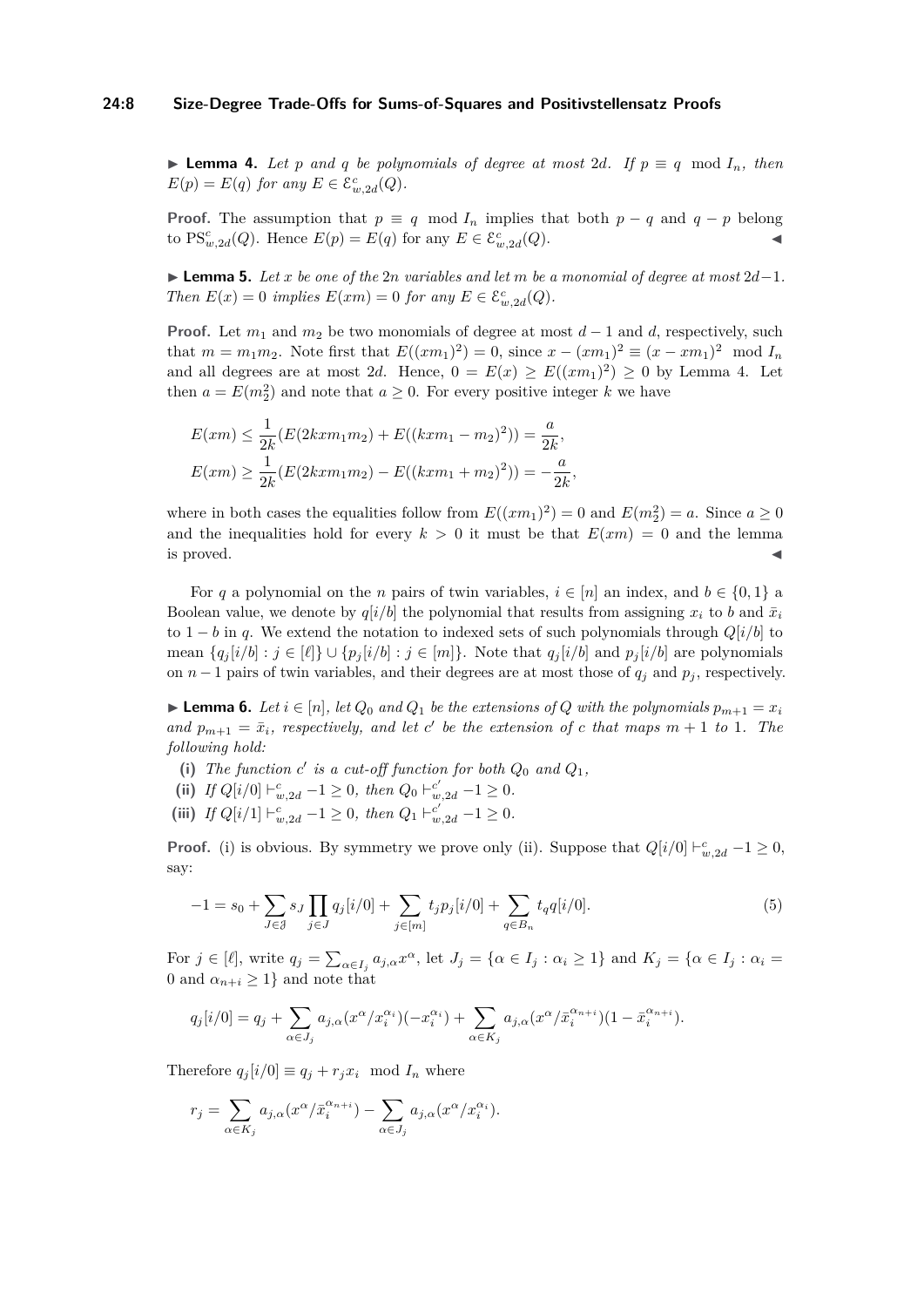Note that  $\deg(r_i) \leq \deg(q_i) - 1$  since  $\alpha_i \geq 1$  for  $\alpha \in J_i$  and  $\alpha_{n+i} \geq 1$  for  $\alpha \in K_i$ . Now

$$
s_J \prod_{j \in J} q_j[i/0] \equiv s_J \prod_{j \in J} (q_j + r_j x_i) \mod I_n
$$
  

$$
\equiv s_J \prod_{j \in J} q_j + \left( \sum_{\substack{T \subseteq J \\ T \neq J}} s_J \prod_{j \in T} q_j \prod_{j \in J \setminus T} r_j \right) x_i \mod I_n.
$$

Because *c* is a cut-off function for *Q* and  $c'(J) = c(J)$ , we have  $deg(s_J) \leq 2d - c(J) = 2d - c'(J)$ . Likewise for every  $T \neq J$ , we have:

$$
\deg\left(s_J \prod_{j \in T} q_j \prod_{j \in J \setminus T} r_j\right) \le \deg(s_J) + \sum_{j \in T} \deg(q_j) + \sum_{j \in J \setminus T} \deg(r_j)
$$
  

$$
\le 2d - c(J) + \sum_{j \in J} \deg(q_j) - 1 \le 2d - 1 = 2d - c'(m + 1).
$$

The second inequality follows from the facts that  $J \setminus T \neq \emptyset$  and  $\deg(r_i) \leq \deg(q_i) - 1$ for all  $j \in [m]$ , the third inequality follows from the fact that *c* is a cut-off function for *Q*, and the equality follows from the definition of *c*'. Hence,  $Q_0 \vdash_{w,2d}^{c'} s_J \prod_{j\in J} q_j[i/0].$ A similar and easier argument with  $t_j$  and  $p_j$  in place of  $s_j$  and  $\prod_{j\in J} q_j$  shows that  $Q_0 \vdash_{w,2d}^{c'} t_j p_j[i/0]$ . This gives proofs for all terms in the right-hand side of [\(5\)](#page-7-1), and the proof of the lemma is complete.  $\hfill\blacktriangleleft$ 

Some comments are in order about the role of the cut-off function in the above proof. First note that, at the semantic level, the constraint  $q_i[i/0] \geq 0$  is equivalent to the pair of constraints  $q_j \geq 0$  and  $x_i = 0$ . At the level of syntatic proofs, though, these two representations of the same constraint behave differently: although a lift  $s_i q_i |i/0|$  of the restriction  $q_i[i/0] \equiv q_i + r_i x_i$  of  $q_i$  may have its degree bounded by 2*d*, the degree of its direct simulation through  $s_i q_i + s_j r_i x_i$  could exceed 2*d*. The role of the cut-off function is to restrict the lifts  $s_j q_j[i/0]$  in such a way that their simulation through  $s_j q_j + s_j r_j x_i$  remains a valid lift of degree at most 2*d*; this is the case if, indeed, the allowed lifts  $s_i q_j$  [ $i/0$ ] of  $q_j$ [ $i/0$ ] are those satisfying  $\deg(s_i) \leq 2d - c(j)$ , where  $c(j) \geq \deg(q_i)$ . This is why *c* is designed to depend only on the index *j* (or *J*) and not on the polynomial indexed by *j* (or *J*).

<span id="page-8-1"></span>► **Lemma 7.** Let  $i \in [n]$ , let  $Q_0$  and  $Q_1$  be the extensions of  $Q$  with the polynomials  $p_{m+1} = x_i$ *and*  $p_{m+1} = \bar{x}_i$ , respectively, and let *c*<sup> $\prime$ </sup> be the extension of *c* that maps  $m + 1$  to 1*. The following hold:*

- (i) The function  $c'$  is a cut-off function for both  $Q_0$  and  $Q_1$ .
- (ii) *If*  $Q_0 \vdash_{w,2d}^{c'} 1 \geq 0$ *, then*  $E(x_i) > 0$  *for any*  $E \in \mathcal{E}_{w,2d}^{c}(Q)$ *.*
- (iii) *If*  $Q_1 \vdash_{w,2d}^{c'} 1 \geq 0$ *, then*  $E(\bar{x}_i) > 0$  *for any*  $E \in \mathcal{E}_{w,2d}^c(Q)$ *.*

**Proof.** (i) is obvious. We prove (ii); the proof of (iii) is symmetric. Suppose towards a contradiction that there is  $E \in \mathcal{E}_{w,2d}^c(Q)$  such that  $E(x_i) = 0$ . We want to show that *E* is also in  $\mathcal{E}^{c'}_{w,2d}(Q_0)$ . This contradicts the assumption that  $Q_0 \vdash_{w,2d}^{c'} -1 \geq 0$ . Let

<span id="page-8-0"></span>
$$
s_{\emptyset} + \sum_{J \in \mathcal{J}} s_J \prod_{j \in J} q_j + \sum_{j \in [m]} t_j p_j + t_{m+1} x_i + \sum_{q \in B_n} t_q q \tag{6}
$$

<span id="page-8-2"></span>be a proof from  $Q_0$  of degree mod  $c'$  at most 2*d* and product-width at most  $w$ . First note that  $\deg(t_{m+1}) \leq 2d - c'(m+1) \leq 2d - 1$ . Therefore, Lemma [5](#page-7-2) applies to all the monomials of  $t_{m+1}$ , so  $E(t_{m+1}x_i) = 0$ . The rest of [\(6\)](#page-8-0) will get a non-negative value through *E*, since by assumption *E* is in  $\mathcal{E}^c_{w,2d}(Q)$  and *c* is *c'* restricted to  $\mathcal{P}([\ell]) \cup [m]$ . Thus, *E* is in  $\mathcal{E}^{c'}_{w,2d}(Q_0)$ .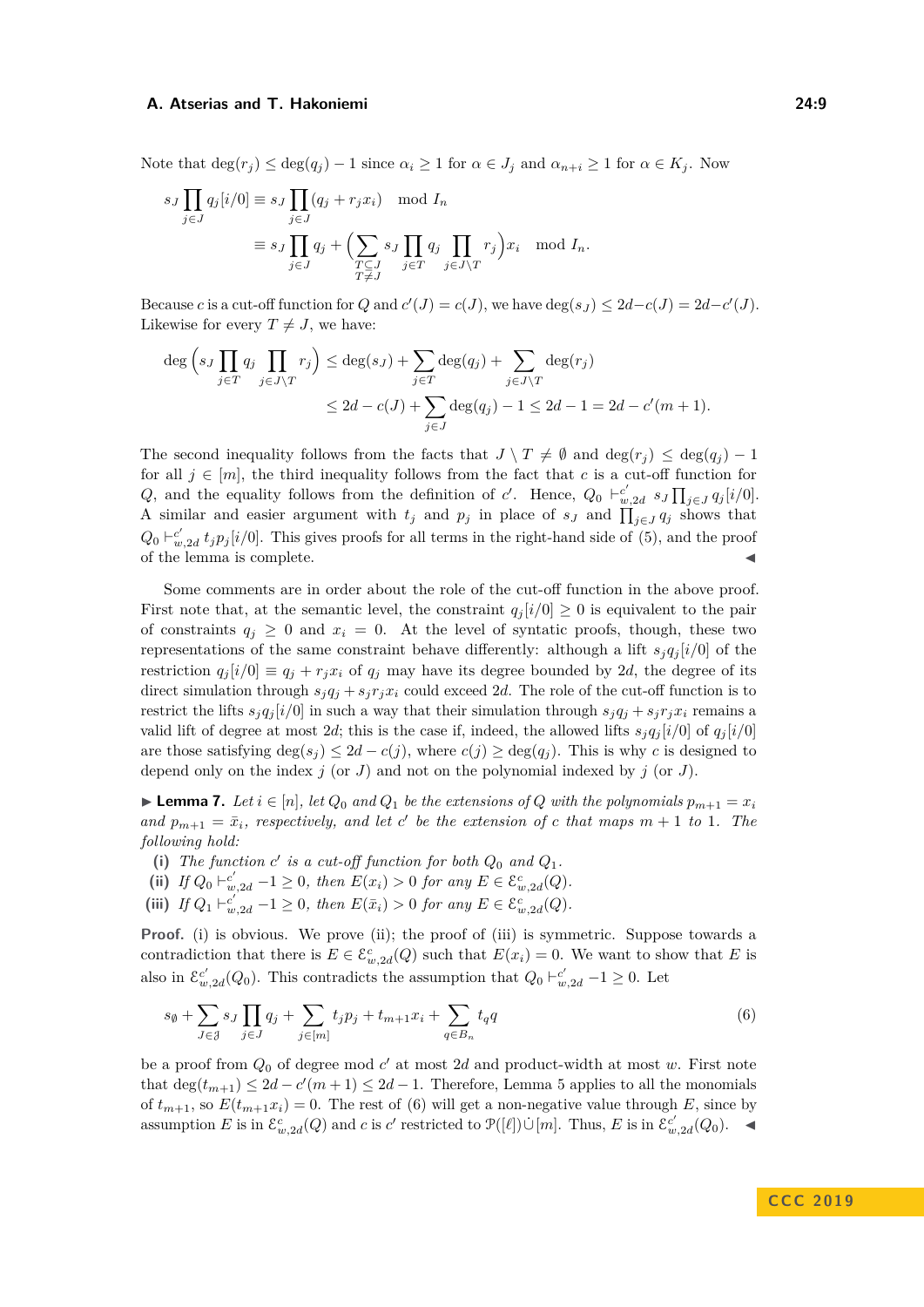▶ **Lemma 8.** *Let*  $i \in [n]$  *and assume that*  $d \ge 2$ *. The following hold:* (i) *If*  $Q[i/0] \vdash_{w,2d-2}^{c} -1 \geq 0$  *and*  $Q[i/1] \vdash_{2d}^{c} -1 \geq 0$ *, then*  $Q \vdash_{w,2d}^{c} -1 \geq 0$ *.* **(ii)** *If*  $Q[i/0] \vdash w_{w,2d}^c - 1 \ge 0$  *and*  $Q[i/1] \vdash z_{2d-2}^c - 1 \ge 0$ *, then*  $Q \vdash w_{w,2d}^c - 1 \ge 0$ .

**Proof.** Since in this proof *c* and *w* remain fixed, we write  $\vdash_{2d}$  instead of  $\vdash_{w,2d}^c$  and  $\mathcal{E}_{2d}(Q)$ instead of  $\mathcal{E}_{w,2d}^c(Q)$ , and act similarly for degree  $2d-2$ . First note that  $-\bar{x}_ix_i = (x_i^2 - x_i)$  $x_i(x_i + \bar{x}_i - 1)$ , and  $d \ge 1$ , so

<span id="page-9-0"></span>
$$
\vdash_{2d} -\bar{x}_i x_i \ge 0. \tag{7}
$$

We prove (i); the proof of (ii) is entirely analogous.

Assume  $Q[i/0] \vdash_{2d-2} -1 > 0$ . By Lemmas [6](#page-7-0) and [7](#page-8-1) and  $d > 2$  we have  $E(x_i) > 0$  for any  $E \in \mathcal{E}_{2d-2}(Q)$ . Then, by the Duality Theorem, there exist  $\epsilon > 0$  such that  $Q \vdash_{2d-2} x_i \geq \epsilon$ . To see this, let  $\gamma = \sup\{r \in \mathbb{R} : Q \vdash_{2d-2} x_i \geq r\} = \inf\{E(x_i) : E \in \mathcal{E}_{2d-2}(Q)\}.$  If  $\mathcal{E}_{2d-2}(Q)$ is empty, then  $\gamma = +\infty$  and any  $\epsilon > 0$  serves the purpose. If  $\mathcal{E}_{2d-2}(Q)$  is non-empty, then the Duality Theorem says that the infimum is achieved, hence  $\gamma = E(x_i) > 0$  for some *E* in  $\mathcal{E}_{2d-2}(Q)$ , and  $\epsilon = \gamma/2 > 0$  serves the purpose. Using  $d \geq 2$  again,  $Q \vdash_{2d} \bar{x}_i^2 x_i \geq \bar{x}_i^2 \epsilon$ , so

$$
Q \vdash_{2d} \bar{x}_i x_i \ge \bar{x}_i \epsilon. \tag{8}
$$

Assume also  $Q[i/1] \vdash_{2d} -1 \geq 0$ . By Lemmas [6](#page-7-0) and [7](#page-8-1) we have  $E(\bar{x}_i) > 0$  for any  $E \in \mathcal{E}_{2d}(Q)$ , and this time  $d \geq 1$  suffices. By the same argument as before, by the Duality Theorem there exist  $\delta > 0$  such that  $Q \vdash_{2d} \bar{x}_i \geq \delta$ . Now  $d \geq 1$  suffices to get

$$
Q \vdash_{2d} \bar{x}_i \epsilon \ge \delta \epsilon. \tag{9}
$$

Adding [\(7\)](#page-9-0), [\(8\)](#page-9-1) and [\(9\)](#page-9-2) gives  $Q \vdash_{2d} 0 \ge \delta \epsilon$ , i.e.,  $Q \vdash_{2d} -1 \ge 0$ .

<span id="page-9-2"></span><span id="page-9-1"></span>
$$
\overline{a}
$$

## **3.3 Inductive proof**

We need one more technical concept: a PS proof as in  $(4)$  is *multilinear* if  $s_0$  and  $s_J$  are sums-of-squares of multilinear polynomials for each  $J \in \mathcal{J}$ , and  $t_j$  is a multilinear polynomial for each  $j \in [m]$ .

<span id="page-9-3"></span> $\blacktriangleright$  **Lemma 9.** For every two positive integers *s* and *w* and every indexed set Q of polynomials, *if there is a PS refutation from Q of monomial size at most s and product-width at most w, then there is a multilinear PS refutation from Q of monomial size at most s and product-width at most w.*

**Proof.** Assume that  $Q = \{q_1, \ldots, q_\ell, p_1, \ldots, p_m\}$  and that there is a refutation from  $Q$ as in [\(4\)](#page-4-0), with  $s_0 = \sum_{i=1}^{k_0} r_{i,0}^2$  and  $s_J = \sum_{i=1}^{k_J} r_{i,J}^2$  for  $J \in \mathcal{J}$ , where the total number of monomials among the  $r_{i,0}$ ,  $r_{i,J}$  and  $t_j$  is at most *s*. For each polynomial  $r$  let  $\bar{r}$  be its direct multilinearization; i.e., each power  $x^l$  with  $l \geq 2$  that appears in r is replaced by x. It is obvious that  $r \equiv \overline{r} \mod I_n$  and also  $r^2 \equiv \overline{r}^2 \mod I_n$ , where *n* is the number of pairs of twin variables in *Q*. Moreover, the number of monomials in  $\bar{r}$  does not exceed that of *r*. Thus, setting  $s'_0 = \sum_{i=1}^{k_0} \overline{r_{i,0}}^2$ ,  $s'_J = \sum_{i=1}^{k_J} \overline{r_{i,J}}^2$  and  $t'_j = \overline{t_j}$  we get

$$
-1 \equiv s'_0 + \sum_{J \in \mathcal{J}} s'_J \prod_{j \in J} q_j + \sum_{j \in [m]} t'_j p_j \mod I_n,
$$

It follows that *Q* has a multilinear refutation of monomial size at most *s*.

<span id="page-9-4"></span>Theorem [1](#page-5-1) will be a consequence of the following lemma for a suitable choice of *d* and *c*: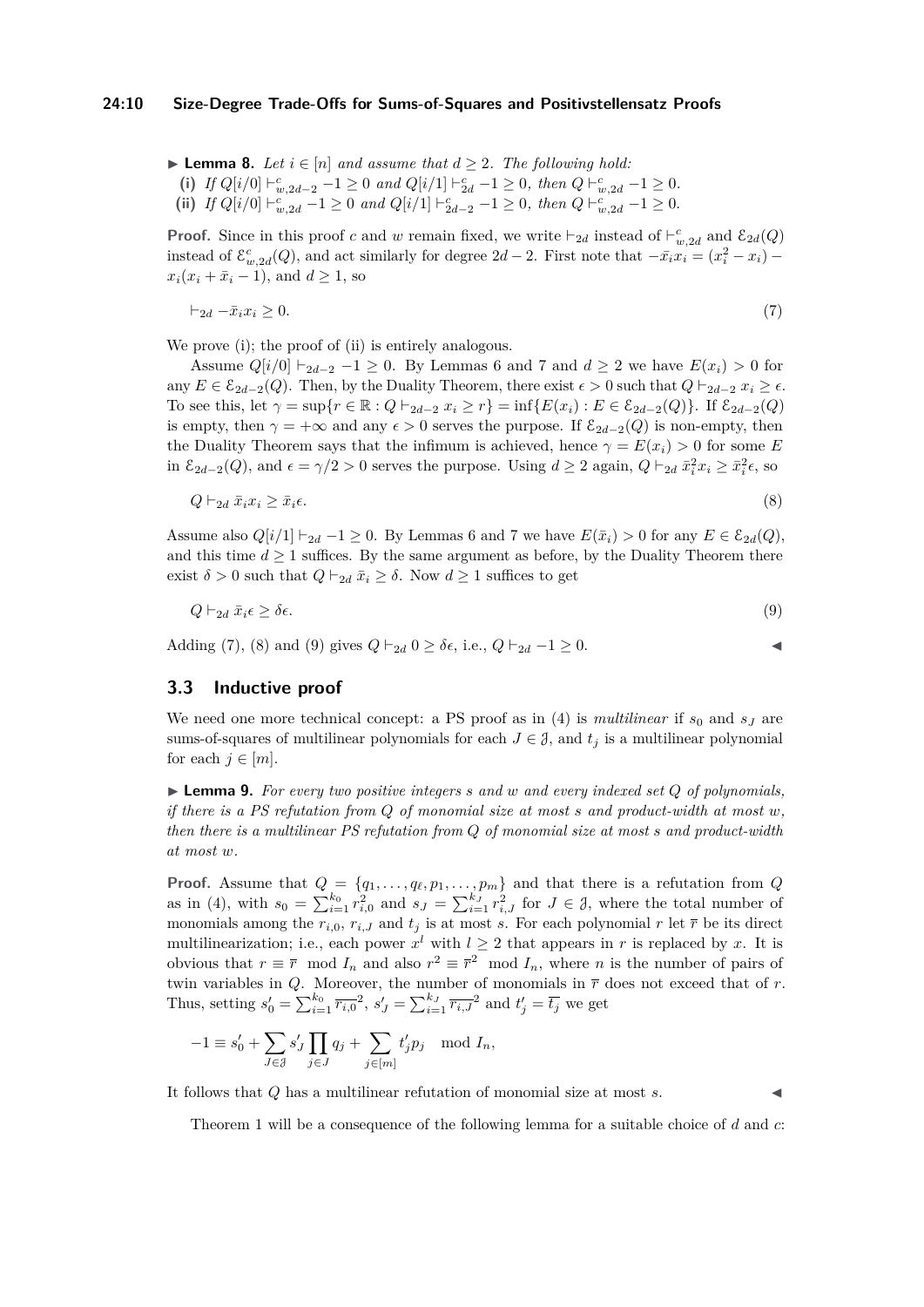$\blacktriangleright$  **Lemma 10.** For every natural number *n*, every indexed set Q of polynomials with *n* pairs *of twin variables, every cut-off function c for*  $Q$ *, every real*  $s \geq 1$  *and every two positive integers w and d, if there is a multilinear PS refutation from Q of product-width at most w with at most s many explicit monomials of degree at least d (counted with multiplicity), then there is a PS refutation from Q of product-width at most w and degree mod c at most*  $2d' + 2d''$ *where*  $d' = d + |2(n + 1)\log(s)/d|$  *and*  $d'' = \max\{1, \lfloor(\max c)/2\rfloor\}.$ 

**Proof.** The proof is an induction on *n*. Let *Q* be an indexed set of polynomials with *n* pairs of twin variables, let c be a cut-off function for  $Q$ , let  $s \geq 1$  be a real, let w and *d* be positive integers, and let Π be a multilinear refutation from *Q* of product-width at most *w* and at most *s* many explicit monomials of degree at least *d*. For  $n = 0$  the statement is true because  $2d'' \geq 2[(\max c)/2] \geq \max c$ . Assume now that  $n \geq 1$ . Let  $t \leq s$  be the exact number of explicit monomials of degree at least *d* in Π. The total number of variable occurrences in such monomials is at least *dt*. Therefore, there exists one among the 2*n* variables that appears in at least *dt/*2*n* of the explicit monomials of degree at least *d*. Let  $i \in [n]$  be the index of such a variable, basic or twin. If it is basic, let  $a = 0$ . If it is twin, let  $a = 1$ . Our goal is to show that

<span id="page-10-0"></span>
$$
Q[i/a] \vdash_{2d'+2d''-2}^c - 1 \ge 0 \quad \text{and} \quad Q[i/1-a] \vdash_{2d'+2d''}^c - 1 \ge 0,
$$
\n
$$
(10)
$$

for *d'* and *d''* as stated in the lemma. If we achieve so, then  $d' + d'' \ge 2$  because  $d' \ge d \ge 1$ and  $d'' \ge 1$ , so Lemma [8](#page-8-2) applies on [\(10\)](#page-10-0) to give  $Q \vdash_{2d'+2d''}^c -1 \ge 0$ , which is what we are after.

Consider  $Q[i/a]$  first. This is a set of polynomials on  $n-1$  pairs of twin variables, and Π[*i/a*] is a multilinear refutation from it of product-width at most *w* that has at most  $s' := t(1 - d/2n)$  explicit monomials of degree at least *d*. Moreover *c* is a cut-off function for it. We distinguish the cases  $s' < 1$  and  $s' \geq 1$ . If  $s' < 1$ , then all explicit monomials in  $\Pi[i/a]$  have degree at most  $d-1$ . Since  $2d'' \ge \max c$ , this refutation has degree mod *c* at most  $2(d-1) + 2d'' \le 2d' + 2d'' - 2$ . This gives the first part of [\(10\)](#page-10-0). If  $s' \ge 1$ , then first note that  $d < 2n$ . Moreover, the induction hypothesis applied to  $Q[i/a]$  and  $s'$ , and the same *c*, *d* and *w*, gives that there is a refutation from  $Q[i/a]$  of product-width at most *w* and degree mod *c* at most  $2d_a + 2d''$ , where

$$
d_a = d + \lfloor 2n \log(t(1 - d/2n))/d \rfloor \le d + \lfloor 2(n+1) \log(s)/d \rfloor - 1.
$$

Here we used the inequality  $\log(1 + x) \leq x$  which holds true for every real  $x > -1$ , and the fact that  $d < 2n$ . This gives the first part of [\(10\)](#page-10-0) since  $d_a \leq d' - 1$ .

Consider  $Q[i/1 - a]$  next. In this case, the best we can say is that *c* is still a cut-off function for it, and that  $\Pi[i/1 - a]$  is a multilinear refutation from it of product-width at most *w*, that still has at most *s* many explicit monomials of degree at least *d*. But  $Q[i/1 - a]$ has at most *n* − 1 pairs of twin variables, so the induction hypothesis applies to it. Applied to the same *c*, *s*, *d* and *w*, it gives that there is a refutation from  $Q[i/1 - a]$  of degree mod *c* at most  $2d_{1-a} + 2d''$ , where

$$
d_{1-a} = d + \lfloor 2n \log(s)/d \rfloor \le d + \lfloor 2(n+1) \log(s)/d \rfloor.
$$

This gives the second part of [\(10\)](#page-10-0) since  $d_{1-a} \leq d'$ . The proof is complete.

**Proof of Theorem [1.](#page-5-1)** Assume that *Q* has a refutation of product-width at most *w* and monomial size at most *s*. Applying Lemma [9](#page-9-3) we get a multilinear refutation with at most *s* many explicit monomials, and hence with at most *s* many explicit monomials of degree at least  $d_0$ , for any  $d_0$  of our choice. We choose

$$
d_0 := \lfloor \sqrt{2(n+1)\log(s)} \rfloor + 1.
$$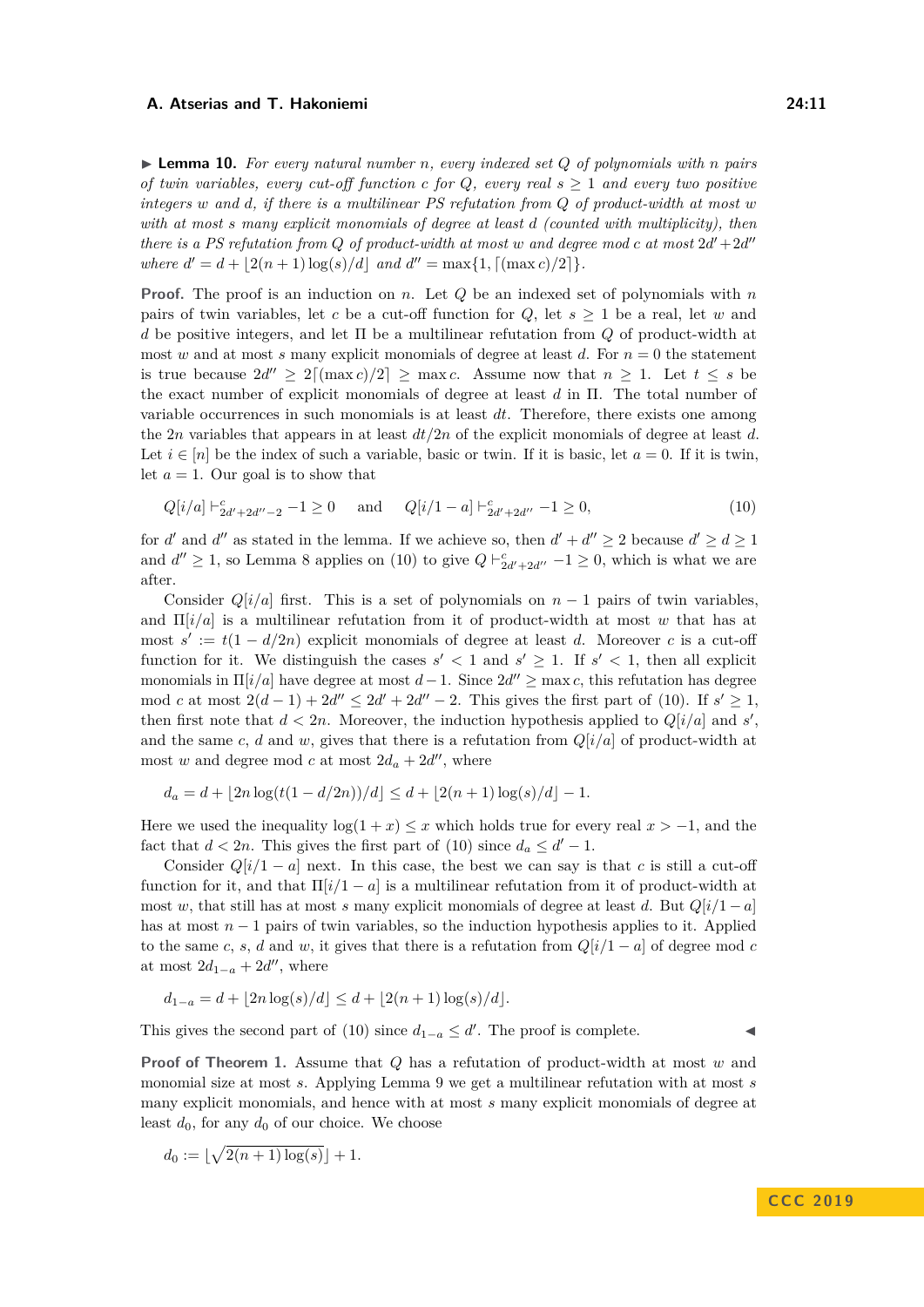#### **24:12 Size-Degree Trade-Offs for Sums-of-Squares and Positivstellensatz Proofs**

By assumption  $s \ge 1$  and we chose  $d_0$  in such a way that  $d_0 \ge 1$ . Thus, Lemma [10](#page-9-4) applies to any cut-off function *c* for *Q*, in particular for the cut-off function that is *kw* everywhere. This gives a refutation of product-width at most *w* and degree mod *c* at most  $2d' + kw + 2$  with

$$
d' \le d_0 + 2(n+1)\log(s)/d_0 \le 2\sqrt{2(n+1)\log(s)} + 1.
$$

Since a proof of product-width at most *w* and degree mod *c* at most  $2d' + kw + 2$  is also a proof of standard degree at most  $2d' + kw + 2$ , the proof is complete.

## <span id="page-11-0"></span>**4 Applications**

The obvious targets for applications of Theorem [1](#page-5-1) are the examples from the literature that are known to require linear degree to refute. For some of them, such as Knapsack, the size lower bound that follows was already known. For some others, the application of Theorem [1](#page-5-1) yields a new result.

A note is in order: all the examples below are either systems of polynomial equations, i.e.,  $\ell = 0$ , or have a single inequality, i.e.,  $\ell = 1$ . For such systems of constraints, PS and SOS are literally equivalent. For this reason, our size lower bounds for them are stated only for SOS (stating them for PS would be accurate, but also misleading).

## **4.1 Tseitin, Knapsack, and Random CSPs**

The first set of examples that come to mind are the Tseitin formulas: If  $G_n = (V, E)$ is an *n*-vertex graph from a family  ${G_n : n \in \mathbb{N}}$  of constant degree regular expander graphs, then the formula  $TS_n$  has one Boolean variable  $x_e$  for each  $e \in E$  and one parity constraint  $\sum_{e: u \in e} x_e = 1 \mod 2$  for each  $u \in V$ . Whenever the degree *d* of the graphs is even, this is unsatisfiable when *n* is odd. In the encoding of the constraints given by the system of polynomial equations  $Q = \{\prod_{e: u \in e} (1 - 2x_e) = -1 : u \in V\}$ , the Tseitin formulas TS<sub>n</sub> were shown to require degree  $\Omega(n)$  to refute in PS in Corollary 1 from [\[14\]](#page-18-14). Since the number of variables of  $TS_n$  is  $dn/2$ , the constraints in *Q* are equations of degree *d*, and *d* is a constant, Theorem [1](#page-5-1) gives:

 $\triangleright$  **Corollary 11.** *There exists*  $\epsilon \in \mathbb{R}_{>0}$  *such that for every sufficiently large*  $n \in \mathbb{N}$ *, every SOS refutation of*  $TS_n$  *has monomial size at least*  $2^{\epsilon n}$ *.* 

Among the semialgebraic proof systems in the literature, exponential size lower bounds for Tseitin formulas were known before for a proof system called static  $LS_+$  in [\[15,](#page-18-12) [18\]](#page-18-16). Up to at most doubling the degree, this can be seen as the subsystem of SOS in which every square  $s_i$  is of the very special form

$$
s_j = \left( \left( \sum_{i \in [n]} a_i x_i + b \right) \prod_{i \in I} x_i \prod_{j \in J} (1 - x_j) \right)^2.
$$

A second set of examples are the Knapsack equations  $2x_1 + \cdots + 2x_n = k$ , which are unsatisfiable for odd integers  $k$ . We denote them  $\text{KS}_{n,k}$ . These are known to require degree  $\Omega(\min\{k, 2n - k\})$  to refute in SOS [\[13\]](#page-18-11). Since the number of variables is *n* and the degree is one, Theorem [1](#page-5-1) gives an exponential size  $2^{\Omega(n)}$  lower bound when  $k = n$ . For this example, an exponential size lower bound for SOS was also proved in Theorem 9.1 from [\[15\]](#page-18-12) when  $k = \Theta(n)$ , so this result is not new. We state the precise relationship that the degree-reduction theorem gives in terms of *n* and *k*, which yields superpolynomial lower bounds for  $k = \omega(\sqrt{n \log n})$ .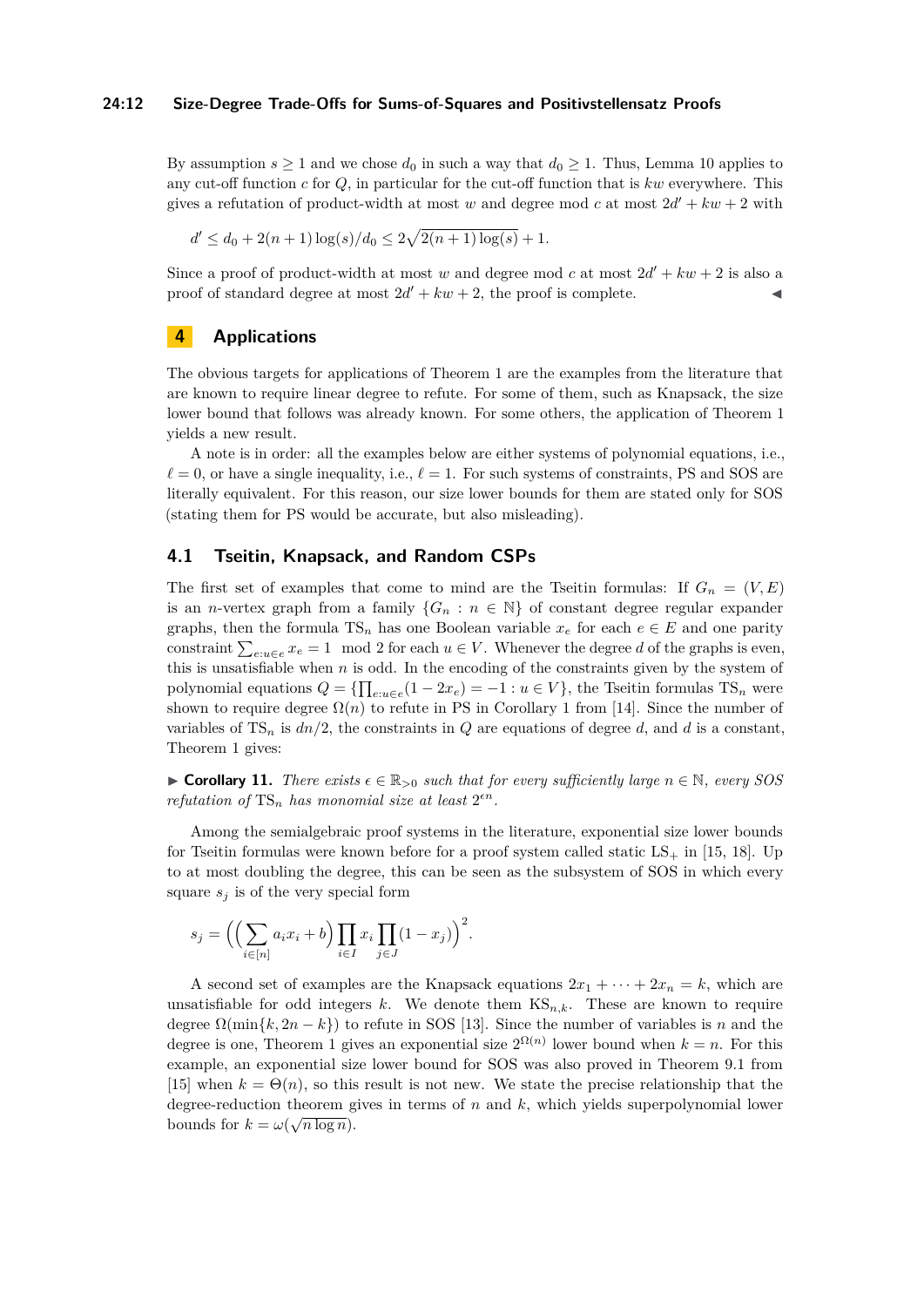► **Corollary 12.** *There exist*  $\epsilon \in \mathbb{R}_{>0}$  *such that for every sufficiently large*  $n \in \mathbb{N}$  *and*  $k \in [n]$ *, every SOS refutation of*  $\text{KS}_{n,k}$  *has monomial size at least*  $2^{\epsilon k^2/n}$ *.* 

The third set of examples come from sparse random instances of constraint satisfaction problems. As far as we know, monomial size lower bounds for these examples do not follow from earlier published work without using our result, so we give the details.

When *C* is a clause with *k* literals, say  $x_{i_1} \vee \cdots \vee x_{i_\ell} \vee \overline{x}_{i_{\ell+1}} \vee \cdots \vee \overline{x}_{i_k}$ , we write  $p_C$  for the unique multilinear polynomial on the variables  $x_{i_1}, \ldots, x_{i_k}$  of C that evaluates to the same truth-value as *C* over Boolean assignments; concretely  $p_C = 1 - \prod_{j=1}^{\ell} (1 - x_{i_j}) \prod_{j=\ell+1}^{k} x_{i_j}$ . More generally, if C denotes a constraint on  $k$  Boolean variables, we write  $p<sub>C</sub>$  for the unique multilinear polynomial on the variables of *C* that represents *C* over Boolean assignments; i.e., such that  $p_C(x) = 1$  if *x* satisfies *C*, and  $p_C(x) = 0$  if *x* falsifies *C*, for any  $x \in \{0,1\}^n$ .

<span id="page-12-0"></span>**► Theorem 13** (see Theorem 12 in [\[32\]](#page-19-7)). *For every*  $\delta \in \mathbb{R}_{>0}$  *there exist*  $c, \epsilon \in \mathbb{R}_{>0}$  *such that, asymptotically almost surely as n goes to infinity, if*  $m = [cn]$  *and*  $C_1, \ldots, C_m$  *are random 3-XOR (resp. 3-SAT) constraints on x*1*, . . . , x<sup>n</sup> that are chosen uniformly and independently at random, then there is a degree-n SOS pseudo-expectation for the system of polynomial equations*  $p_{C_1} = 1, \ldots, p_{C_m} = 1$ , and at the same time every truth assignment for  $x_1, \ldots, x_n$ *satisfies at most a*  $1/2 + \delta$  *fraction (resp.*  $7/8 + \delta$ ) *of the constraints*  $C_1, \ldots, C_m$ .

It should be noted that it is not immediately obvious, from just reading the definitions, that the statement of Theorem 12 in [\[32\]](#page-19-7) gives the pseudo-expectation as stated in Theorem [13.](#page-12-0) However, the proof of Theorem 12 in [\[32\]](#page-19-7) is by now sufficiently well understood to know that Theorem [13](#page-12-0) holds true as stated. One way of seeing this is by noting that the proof of Theorem 12 in [\[32\]](#page-19-7) and the proof of the lower bound for the Tseitin formulas in Corollary 1 of [\[14\]](#page-18-14) are essentially the same. In particular Theorem 12 in [\[32\]](#page-19-7) holds true also for proving the existence of SOS pseudo-expectations as stated in Theorem [13.](#page-12-0)

As an immediate consequence we get:

<span id="page-12-1"></span>► **Corollary 14.** *There exist*  $c, \epsilon \in \mathbb{R}_{>0}$  *such that, asymptotically almost surely as n goes to infinity, if*  $m = \lceil cn \rceil$  and  $C_1, \ldots, C_m$  are random 3-XOR (resp. 3-SAT) constraints on  $x_1, \ldots, x_n$  that are chosen uniformly and independently at random, then every SOS refutation *of*  $p_{C_1} = 1, \ldots, p_{C_m} = 1$  *has monomial size at least*  $2^{\epsilon n}$ *.* 

It is often stated that Theorem [13](#page-12-0) gives optimal integrality gaps for the approximability of MAX-3-XOR and MAX-3-SAT by linear degree SOS. Corollary [14](#page-12-1) is its analogue for subexponential size SOS. There is however a subtelty in that the validity of the integrality gap statement could depend on the encoding of the objective function. The next section is devoted to clarify this.

## **4.2 MAX-CSPs**

An instance J of the Boolean MAX-CSP problem is a sequence  $C_1, \ldots, C_m$  of constraints on *n* Boolean variables. We are asked to maximize the fraction of satisfied constraints. If  $p_j$ denotes the unique multilinear polynomial on the variables of  $C_i$  that represents  $C_i$ , then the *optimal value* for an instance I can be formulated as follows:

<span id="page-12-2"></span>
$$
opt(\mathcal{I}) := \max_{x \in \{0,1\}^n} \quad \frac{1}{m} \sum_{j=1}^m p_j(x). \tag{11}
$$

We could ask for the least upper bound on [\(11\)](#page-12-2) that can be certified by an SOS proof of some given complexity *c*, i.e., monomial size at most *s*, degree at most 2*d*, etc. There are at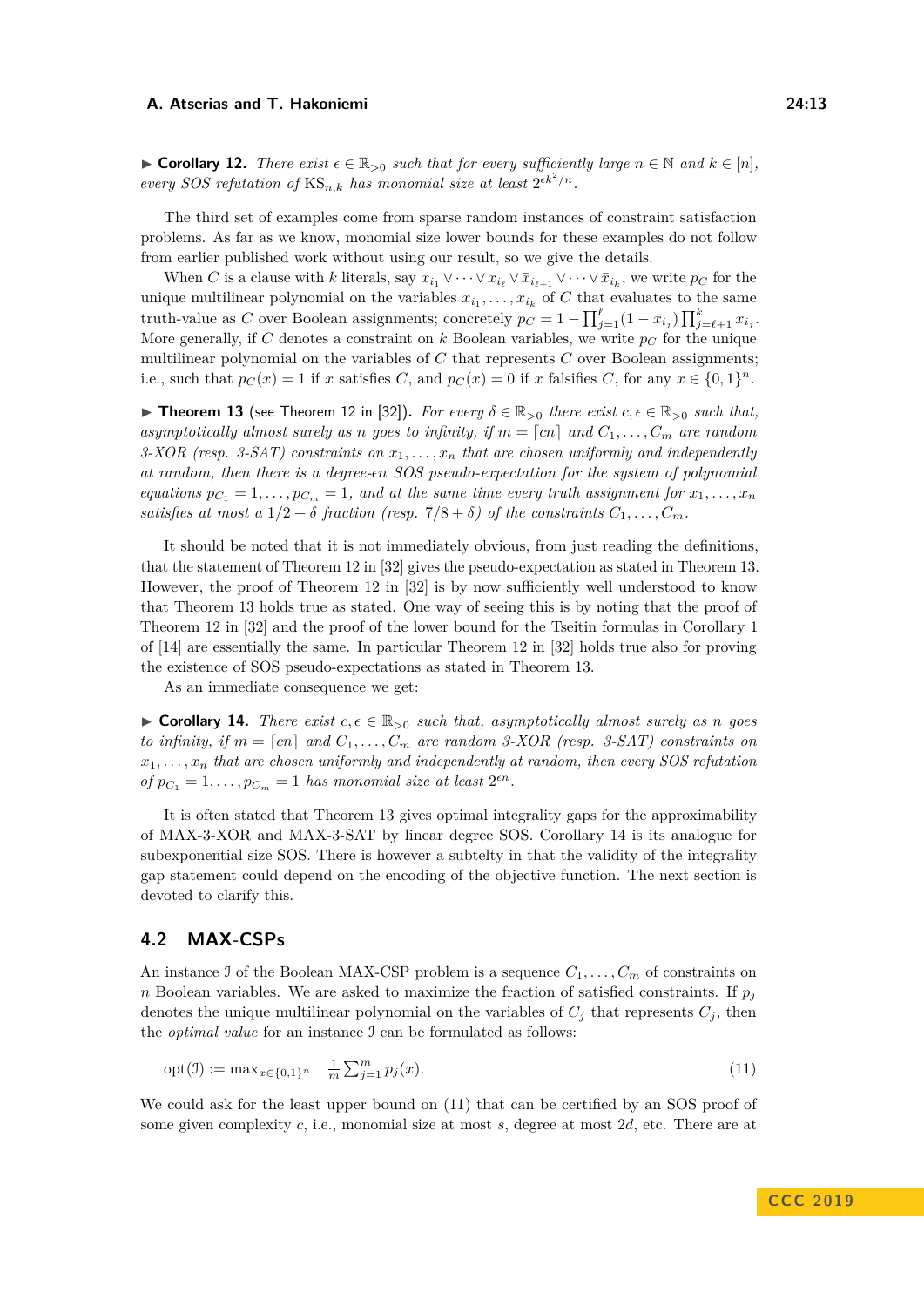#### **24:14 Size-Degree Trade-Offs for Sums-of-Squares and Positivstellensatz Proofs**

least three formulations of this question. Using the notation  $\vdash_c$  to denote SOS provability with complexity *c*, the three formulations are:

$$
\text{sos}''_c(\mathbf{I}) := \inf \{ \gamma \in \mathbb{R} : \vdash_c \frac{1}{m} \sum_{j=1}^m p_j(x) \le \gamma \},\tag{12}
$$

<span id="page-13-0"></span>
$$
\cos'_{c}(J) := \inf \{ \gamma \in \mathbb{R} : \ \{ p_j(x) = y_j : j \in [m] \} \ \vdash_c \ \frac{1}{m} \sum_{j=1}^{m} y_j \leq \gamma \},\tag{13}
$$

$$
sos_c(\mathcal{I}) := \inf \{ \gamma \in \mathbb{R} : \ \{ p_j(x) = y_j : j \in [m] \} \cup \{ \frac{1}{m} \sum_{j=1}^m y_j \ge \gamma \} \ \vdash_c \ -1 \ge 0 \}. \tag{14}
$$

The first formulation asks directly for the least upper bound on the objective function of [\(11\)](#page-12-2) that can be certified in complexity *c*. The second formulation is similar but stronger since it allows *m* additional Boolean variables  $y_1, \ldots, y_m$ , and their twins. The third is the strongest of the three as it asks for the least value that can be proved impossible. In addition, unlike the other two, the set of hypotheses in [\(14\)](#page-13-0) mixes equations and inequality constraints. It should be obvious that (for natural complexity measures) we have  $\cos_c(1) \leq \cos_c'(1) \leq \cos_c'(1)$  so lower bounds on sos*<sup>c</sup>* imply lower bounds for the other two.

Theorem [13](#page-12-0) gives, by itself, optimal integrality gaps for MAX-3-XOR and MAX-3-SAT for linear degree SOS in the  $\cos''_c$  formulation, when  $c$  denotes SOS-degree. However, the degree lower bound that follows from this formulation does not let us apply our main theorem; the statement is not about refutations, it is about proving an inequality, so Theorem [1](#page-5-1) does not apply. In the following we argue that Theorem [13](#page-12-0) also gives optimal integrality gaps in the  $\cos^{\prime} c$  and  $\cos c$  formulations of the problems. Since the  $\cos c$  formulation *is* about refutations, our main theorem will apply.

We write  $\alpha_c(1)$  for the supremum of the  $\alpha \in [0,1]$  for which

$$
\alpha \cdot \text{sos}_c(\mathbf{I}) \le \text{opt}(\mathbf{I}) \le \text{sos}_c(\mathbf{I}) \tag{15}
$$

holds. If C is a class of instances, then we write  $\alpha_c^*(\mathcal{C}) := \inf{\alpha_c(\mathcal{I}) : \mathcal{I} \in \mathcal{C}}$ ; the  $sos_c$ *approximation factor* for C. It is our goal to show that Theorem [13](#page-12-0) implies that, for SOS proofs of sublinear degree, the sos*c*-approximation factor of MAX-3-XOR is at most 1*/*2, and that of MAX-3-SAT is at most 7*/*8. These are optimal. This will follow from Theorem [13](#page-12-0) and the following general fact about pseudo-expectations that (pseudo-)satisfy all the constraints:

I **Lemma 15.** *Let* I *be a MAX-CSP instance with n Boolean variables and m constraints of arity at most k, represented by multilinear polynomials*  $p_1, \ldots, p_m$ *, and let*  $Q = \{p_j(x) = 1 : j \in \mathbb{N}\}$  $j \in [m]$  and  $Q' = \{p_j(x) = y_j : j \in [m]\} \cup \{\frac{1}{m} \sum_{j=1}^m y_j \ge 1\}$ . If there is a degree-2dk SOS *pseudo-expectation*  $E$  *for*  $Q$ *, then there is a degree-2d SOS pseudo-expectation*  $E'$  *for*  $Q'$ *.* 

**Proof.** Let  $\sigma$  be the substitution that sends  $y_j$  to  $p_j(x)$  and  $\bar{y}_j$  to  $1 - p_j(x)$  for  $j = 1, \ldots, m$ . For each polynomial *p* on the *x* and *y* variables, define  $E'(p) := E(p|\sigma|)$ , where  $p|\sigma|$  denotes the result applying the substitution to *p*. The proof that this works relies on the fact that if *p* and *q* are polynomial in the *x* and *y* variables, then  $(pq)[\sigma] = p[\sigma]q[\sigma]$ , and  $deg((pq)[\sigma]) \leq deg(p[\sigma]q[\sigma]) \leq 2k(deg(p) + deg(q))$ . In particular, squares maps to squares by the substitution. It is obvious that each equation  $p_j(x) = y_j$  lifts:  $E'(t(p_j(x) - y_j)) =$  $E(t[\sigma](p_j(x)-p_j(x))) = E(0) = 0$ . It is equaly obvious that the inequality  $\frac{1}{m}\sum_{j=1}^m y_j - 1 \ge 0$ lifts:  $E'(s(\frac{1}{m}\sum_{j=1}^{m}y_j-1))=\frac{1}{m}\sum_{j=1}^{m}E(s[\sigma](p_j(x)-1))\geq 0$ . This completes the proof of the lemma.  $\blacksquare$ 

Combining this with Theorem [13](#page-12-0) and Theorem [1](#page-5-1) we get:

 $\triangleright$  **Corollary 16.** *For every*  $\delta \in \mathbb{R}_{>0}$ , *there exist r*,  $\epsilon \in \mathbb{R}_{>0}$  *such that if c denotes SOS monomial size at most*  $2^{\epsilon n}$ *, where n is the number of variables, then*  $\alpha_c^*(MAX-3-XOR) \leq 1/2 + \delta$  (resp.  $\alpha_c^*(MAX-3-SAT) \leq 7/8 + \delta$ , and the gap is witnessed by an instance I with  $m = \lceil rn \rceil$ *many uniformly and independently chosen random constraints, for which*  $\text{soc}(1) = 1$  *and*  $\text{opt}(1) \leq 1/2 + \delta$  (resp.  $\text{opt}(1) \leq 7/8 + \delta$ ), asymptotically almost surely as *n* goes to infinity.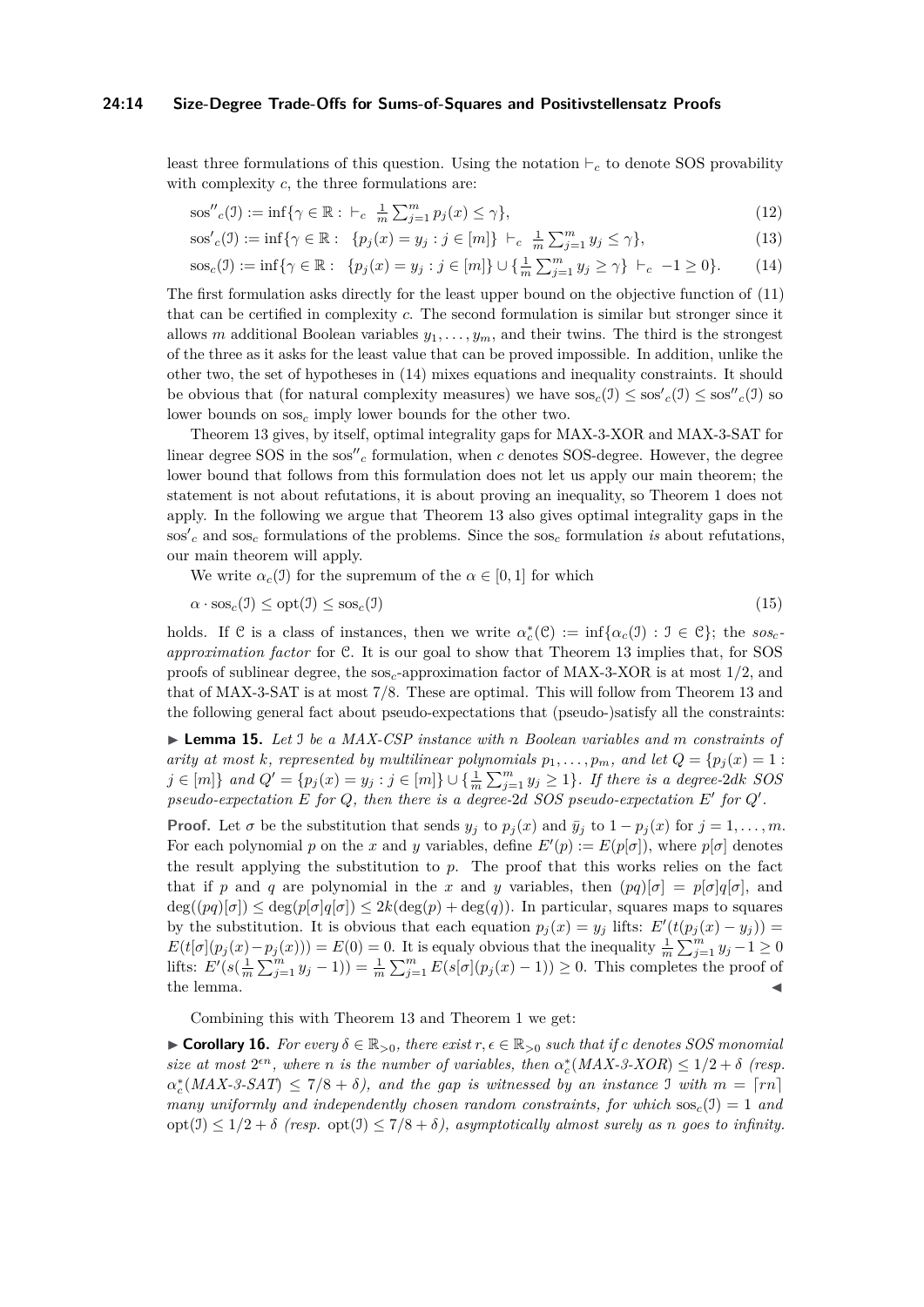## <span id="page-14-0"></span>**5 Duality**

In this section we finally prove the stated Duality Theorem for PS in a more general setting. We start by recalling some basic facts about ordered vector spaces from [\[28\]](#page-19-6). We prove the results for pre-ordered vector spaces rather than ordered ones since the polynomial spaces we will apply the results to carry a natural pre-order.

## **5.1 Vector spaces with order unit**

A pre-ordered vector space is a pair  $\langle V, \leq \rangle$ , where *V* is a real vector space and  $\leq$  is a pre-order that respects vector addition and multiplication by a non-negative scalar, i.e. the following hold for all  $p, q, p_1, p_2, q_1, q_2 \in V$  and  $a \in \mathbb{R}_{\geq 0}$ :

(i)  $p_1 \leq q_1$  and  $p_2 \leq q_2$  only if  $p_1 + p_2 \leq q_1 + q_2$ ;

(ii)  $p \leq q$  only if  $ap \leq aq$ .

Pre-ordered vector spaces arise naturally from convex cones of real vector spaces. If  $C \subseteq V$  is a convex cone, then the relation defined by  $p \leq_C q$  if  $q - p \in C$  satisfies the above requirements. An element  $e \in V$  is an *order unit* for  $\langle V, \leq \rangle$  if for any  $p \in V$  there is some  $r \in \mathbb{R}_{\geq 0}$  such that  $re \geq p$ .

For the rest of this section let  $\langle V, \leq \rangle$  be a pre-ordered vector space with an order unit *e*.

<span id="page-14-1"></span> $\blacktriangleright$  **Lemma 17.** *The following hold.* 

(i)  $e > 0$ ;

(ii) *For every*  $p \in V$  *and*  $r_1, r_2 \in \mathbb{R}$  *with*  $r_1 \leq r_2$ *, if*  $r_1 e \geq p$ *, then*  $r_2 e \geq p$ *.* 

(iii) *For every*  $p \in V$  *there is*  $r \in \mathbb{R}_{\geq 0}$  *such that*  $re \geq p \geq -re$ *;* 

(iv) *If*  $-e \geq 0$ *, then*  $p \geq 0$  *for every*  $p \in V$ *.* 

**Proof.** (i) There is some  $r \in \mathbb{R}_{\geq 0}$  such that  $re \geq -e$ , i.e.  $(r+1)e \geq 0$ , and so  $e \geq 0$ . (ii) Now  $r_2 - r_1 \geq 0$  and so  $(r_2 - r_1)e \geq 0$ . Thus  $(r_2 - r_1)e + r_1e \geq p$ , i.e.  $r_2e \geq p$ . (iii) Let  $r_1$  be such that  $r_1e \geq p$  and let  $r_2$  be such that  $r_2e \geq -p$ , and let  $r = \max\{r_1, r_2\}$ . Now  $re \geq p \geq -re$ . (iv) Suppose  $-e \geq 0$  and let  $r \in \mathbb{R}_{\geq 0}$  be such that  $re \geq -p$ . Now also  $-re \geq 0$  and so  $0 \geq -p$ , i.e.  $p \geq 0$ .

Let *U* be a subspace of *V*. A linear functional  $L: U \to \mathbb{R}$  is *positive* if  $u > 0$  implies  $L(u) >$ 0 for all  $u \in U$ . Equivalently, *L* is positive if it is order-preserving, i.e., if  $u \leq v$  implies  $L(u) \leq L(v)$  for all  $u, v \in U$ . A positive linear functional *L* on *V* is a *pseudo-expectation* if  $L(e) = 1$ . We denote the set of all pseudo-expectations of *V* by  $\mathcal{E}(V)$ .

Suppose *U* contains the order unit and let  $p \in V$ . By Lemma [17.](#page-14-1)(iii) the following two sets are non-empty:

 $p \downarrow U = \{v \in U : p \ge v\},\$  $p \uparrow U = \{v \in U : v \geq p\}.$ 

If *L* is any positive linear functional that is defined on *U*, then  $d_p^L = \sup\{L(v) : v \in p \downarrow U\}$ and  $u_p^L = \inf\{L(v) : v \in p \uparrow U\}$  are real numbers and  $d_p^L \leq u_p^L$ . Note also that if  $p \in U$ , then  $\tilde{d}_p^L = L(p) = u_p^L$ .

<span id="page-14-2"></span> $\blacktriangleright$  **Lemma 18.** Let *U* be a subspace of *V* containing the order unit e, and let *L* be a positive *linear functional on U. Then for any*  $p \in V \setminus U$  *and for any*  $\gamma \in \mathbb{R}$  *satisfying*  $d_p^L \leq \gamma \leq u_p^L$ *there is a positive linear functional*  $L'$  that is defined on span({ $p$ }  $\cup$   $U$ ), that extends  $L$ *, and such that*  $L'(p) = \gamma$ *.*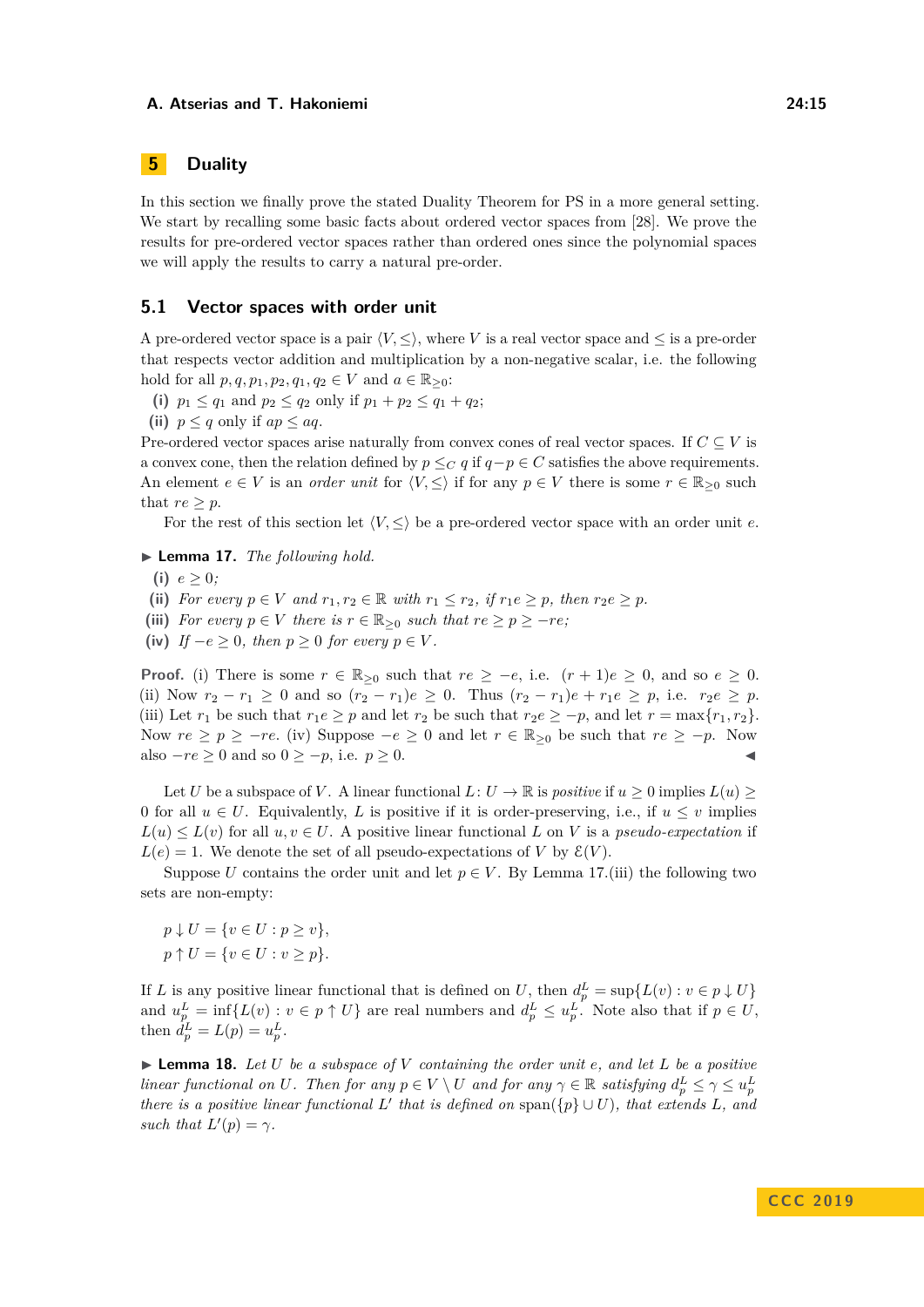**Proof.** Every element of span $({p} \cup U)$  can be written uniquely in form  $ap + v$ , where  $a \in \mathbb{R}$ and  $v \in U$ . Define  $L'$  by

 $L'(ap + v) = a\gamma + L(v)$ .

It is easy to check that  $L'$  is linear map. We show that  $L'$  is positive by considering a few cases.

Case (i)  $a = 0$ . If  $ap + v \ge 0$  and  $a = 0$ , then  $v \ge 0$  and  $L'(ap + v) = L(v) \ge 0$ . Case (ii)  $a > 0$ . Suppose that  $ap + v \ge 0$  and  $a > 0$ . Then  $p \ge -(v/a)$ , and so  $L(-(v/a)) \le \gamma$ , i.e.  $0 \le a\gamma + L(v)$ . Case (iii)  $a < 0$ . Suppose that  $ap + v \ge 0$  and  $a < 0$ . Then  $-a > 0$ , and so  $-(v/a) \geq p$ . Hence  $\gamma \leq L(-(v/a))$ , and so  $0 \leq a\gamma + L(v)$ .

Now we can prove the general duality theorem for pre-ordered vector spaces that admit an order unit. For a more general version of this result, see [\[28\]](#page-19-6).

<span id="page-15-1"></span> $\blacktriangleright$  **Theorem 19.** *For any*  $p \in V$  *it holds that* 

 $\sup\{r \in \mathbb{R} : p > re\} = \inf\{E(p) : E \in \mathcal{E}(V)\}.$ 

*Moreover, if the set*  $\mathcal{E}(V)$  *is non-empty, then there is a pseudo-expectation achieving the infimum, i.e.,*  $\min\{E(p) : E \in \mathcal{E}(V)\}\$ is well-defined.

Proof. The inequality from left to right is clear. For the inequality from right to left we distinguish two cases: whether  $-e \geq 0$  or not. If  $-e \geq 0$ , then  $\mathcal{E}(V) = \emptyset$ , since  $-1 \not\geq 0$ , so  $\inf\{E(p): E \in \mathcal{E}(V)\} = +\infty$ . On the other hand  $\sup\{r \in \mathbb{R} : p \geq re\} = +\infty$  by Lemma [17.](#page-14-1)*(iv)*, so the claim follows. If  $-e \not\geq 0$ , then  $re ≥ 0$  implies  $r ≥ 0$ , so the map defined by  $L_0(re) = r$  for all  $r \in \mathbb{R}$  is a positive linear functional on  $U_0 = \text{span}(\{e\})$ . Note now that  $d_p^{L_0} = \sup\{r \in \mathbb{R} : p \geq re\}$ , and so, to prove the theorem, it suffices to show that there is some pseudo-expectation *E* extending  $L_0$  such that  $E(p) = d_p^{L_0}$ .

If  $p \in U_0$ , then  $L_0(p) = d_p^{L_0}$ . On the other hand if  $p \notin U_0$ , then by Lemma [18,](#page-14-2) there is a positive linear functional L' extending  $L_0$  on span( $\{e, p\}$ ) such that  $L'(p) = d_p^{L_0}$ . Now consider the set A of all positive linear functionals L that are defined on a subspace  $U \subseteq V$ containing both *e* and *p*, and satisfy  $L(e) = 1$  and  $L(p) = d_p^{L_0}$ . By the argument above  $A \neq \emptyset$ . On the other hand  $A$  is closed under unions of chains and so, by Zorn's lemma, there is some maximal  $E \in \mathcal{A}$ .

Now the domain of  $E$  is the whole of  $V$ , since otherwise we could extend  $E$  by using Lemma [18,](#page-14-2) contradicting the maximality of *E*. Hence *E* is the pseudo-expectation we are after.  $\blacksquare$ 

## **5.2 Order units for semi-algebraic proof systems**

For the purposes of this section we define a more general notion of Positivstellensatz proof that works modulo an arbitrary ideal *I*, not only the Boolean ideal *In*. Let *I* be an ideal of the polynomial space  $\mathbb{R}[x]$ , and let  $Q = \{q_1 \geq 0, \ldots, q_\ell \geq 0, p_1 = 0, \ldots, p_m = 0\}$  be a set of constraints. A PS proof mod *I* of  $p \ge 0$  from *Q* is an identity (of  $\mathbb{R}[x]/I$ ) of the form

<span id="page-15-0"></span>
$$
p \equiv s_{\emptyset} + \sum_{J \subseteq \mathcal{J}} s_J \prod_{j \in J} q_j + \sum_{j \in [m]} t_j p_j \mod I,
$$
\n(16)

where  $\mathcal J$  is a collection of non-empty subsets of  $[\ell]$ , each  $s_J$  is a sum-of-squares polynomial,  $s_J =$  $\sum_{i=1}^{k_J} r_{i,J}^2$ , and each  $t_j$  is an arbitrary polynomial.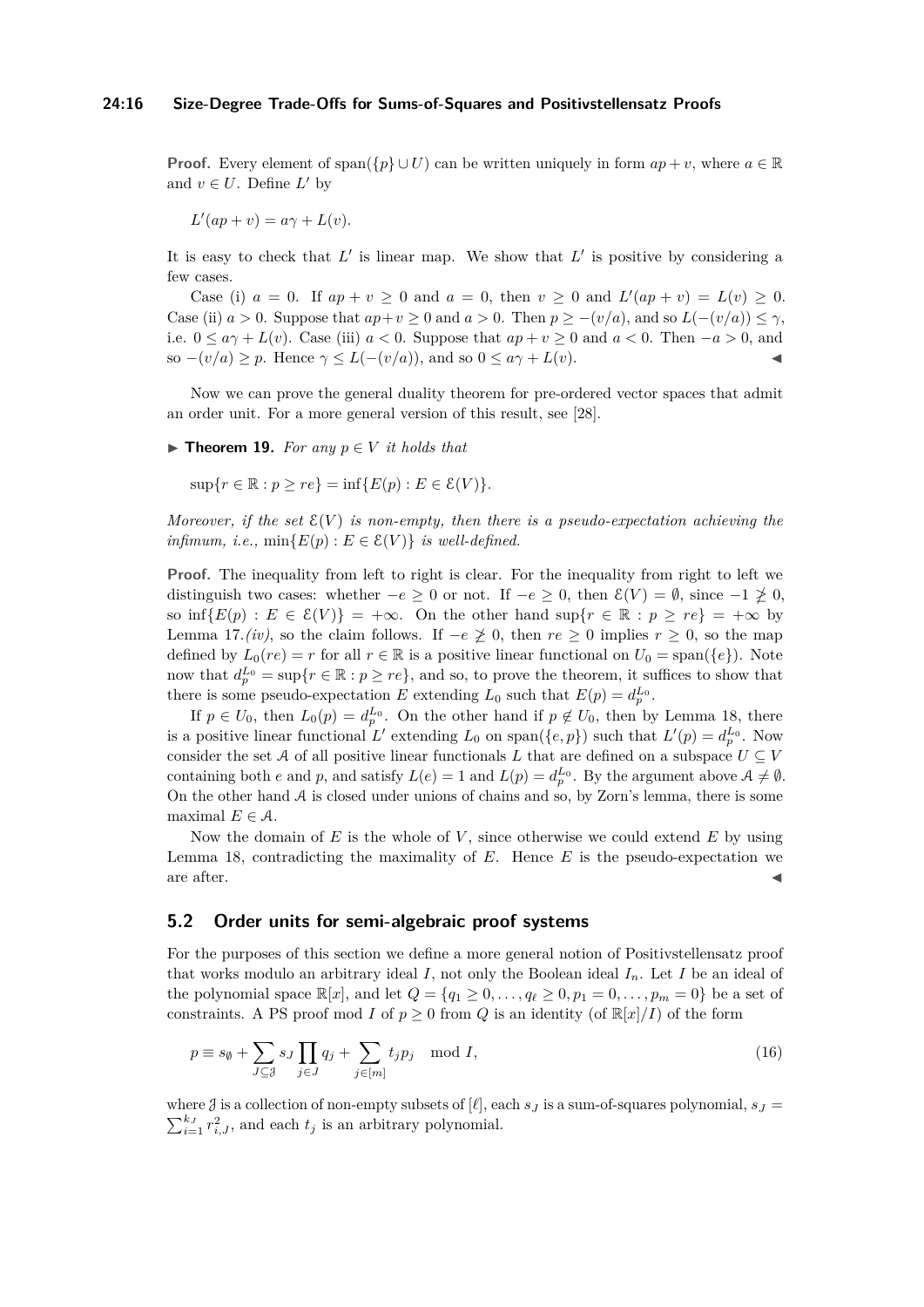A cut-off function for *Q* is a function *c*:  $\mathcal{P}([\ell]) \cup [m] \to \mathbb{N}$  with  $c(J) \ge \sum_{j \in J} \deg(q_j)$  for each  $J \subseteq [\ell]$ , and  $c(j) \geq \deg(p_j)$  for each  $j \in [m]$ . A PS proof as in [\(16\)](#page-15-0) has *degree mod c* at most *d* if deg(*p*)  $\leq d$ , deg(*s*<sub>0</sub>)  $\leq d$ , deg(*s*<sub>*J*</sub>)  $\leq d$  − *c*(*J*) for each  $J \in \mathcal{J}$ , and deg( $t_j$ )  $\leq d$  − *c*(*j*) for each  $j \in [m]$ . It has *product-width* at most *w* if each  $J \in \mathcal{J}$  has cardinality at most *w*. We write  $PS_{w,d}^{c,I}(Q)$  for the convex cone of all polynomials *p* such that  $p \ge 0$  has a PS proof mod *I* from *Q* of degree mod *c* at most *d* and product-width at most *w*. We will write  $Q \vdash_{w,d}^{c,I} p \ge q$  if  $p-q \in \mathrm{PS}_{w,d}^{c,I}(Q)$ , and denote by  $\mathcal{E}_{w,2d}^{c,I}(Q)$  the set of pseudo-expectations over the pre-ordered vector space determined by this cone. These definitions agree with those used in Section [3](#page-5-0) when  $I = I_n$ .

We show that over any ideal *I*, any cut-off function *c* and any product-width *w*, if *Q* proves that each variable is bounded in degree two, then the constant polynomial 1 is an order unit for *Q*. We prove this in a series of lemmas. In order to simplify the notation, for these lemmas we write  $\vdash_d$  instead of  $\vdash_{w,d}^{c,I}$ .

► **Lemma 20.** *If*  $Q \vdash_2 R \geq x^2$  *for every variable x for some*  $R \in \mathbb{R}_{\geq 0}$ *, then for any monomial m of degree at most d and any*  $a \in \mathbb{R}$  *there is*  $b \in \mathbb{R}_{\geq 0}$  *such that* 

 $Q \vdash_{2d} am^2 + b > 0$ .

**Proof.** We prove the claim by induction on the degree of *m*. If deg(*m*) = 0, then the claim is trivial. Suppose then that  $deg(m) > 0$ . If  $a > 0$ , then the claim is again clear:  $am^2 = (\sqrt{am})^2$ . Suppose that  $a < 0$  and let *x* and  $m_0$  be such that  $m = xm_0$ . By assumption  $Q \vdash_2 R - x^2 \geq 0$ , and so  $Q \vdash_{2d} (\sqrt{-a}m_0)^2 (R - x^2) \geq 0$ . By induction hypothesis applied to  $m_0$  and  $aR$  there is  $b_0 \in \mathbb{R}_{\geq 0}$  such that  $Q \vdash_{2d} aRm_0^2 + b_0 \geq 0$ . By adding we have that  $Q \vdash_{2d} am^2 + b_0 \geq 0.$ 

<span id="page-16-0"></span>► **Lemma 21.** *If*  $Q \vdash_2 R \geq x^2$  *for every variable x for some*  $R \in \mathbb{R}_{\geq 0}$ *, then for any monomial m of degree at most* 2*d and any*  $a \in \mathbb{R}$  *there is*  $b \in \mathbb{R}_{\geq 0}$  *such that* 

 $Q \vdash_{2d} am + b \geq 0$ .

**Proof.** Let  $m_0$  and  $m_1$  be monomials of degree at most *d* such that  $m = m_0 m_1$ . Now if  $a > 0$ , then  $(\sqrt{a/2}m_0 + \sqrt{a/2}m_1)^2 = (a/2)m_0^2 + am + (a/2)m_1^2$ . Now, by previous lemma, there are non-negative  $b_0$  and  $b_1$  such that  $Q \vdash_{2d} (-a/2)m_i^2 + b_i \geq 0$  for  $i \in \{0,1\}$ . Hence  $Q \vdash_{2d} am +$  $b_0 + b_1 \ge 0$ . If  $a < 0$ , then  $(\sqrt{-a/2}m_0 - \sqrt{-a/2}m_1)^2 = (-a/2)m_0^2 + am + (-a/2)m_1^2$ . Now, again by previous lemma, there are non-negative  $b_0$  and  $b_1$  such that  $Q \vdash_{2d} (a/2)m_i^2 + b_i \geq 0$ for  $i \in \{0, 1\}$ . Hence  $Q \vdash_{2d} am + b_0 + b_1 \geq 0$ .

▶ **Lemma 22.** *If*  $Q \vdash_2 R \geq x^2$  *for every variable x for some*  $R \in \mathbb{R}_{\geq 0}$ *, then for any polynomial p of degree at most* 2*d there is*  $r \in \mathbb{R}_{\geq 0}$  *such that* 

 $Q \vdash_{2d} r \geq p$ .

Proof. Immediate from Lemma [21.](#page-16-0)

This establishes the existence of an order-unit and hence, by Theorem [19,](#page-15-1) we have:

 $\triangleright$  **Corollary 23.** Let *d* be a positive integer, let *Q* be an indexed set of polynomials, let *c be a cut-off function for Q, let w be a positive integer, let I be an ideal of* R[*x*]*, and let p be a polynomial of degree at most 2d. If*  $Q \vdash_{w,2}^{c,I} R \geq x^2$  *for every variable*  $x$  *for some*  $R \in \mathbb{R}_{\geq 0}$ *, then* 

$$
\sup\{r \in \mathbb{R} : Q \vdash_{w,2d}^{c,I} p \ge r\} = \inf\{E(p) : E \in \mathcal{E}_{w,2d}^{c,I}(Q)\}.
$$

*Moreover, if the set*  $\mathcal{E}_{w,2d}^{c,I}(Q)$  *is non-empty, then there is a pseudo-expectation achieving the infimum; i.e.,*  $\min\{E(p) : E \in \mathcal{E}_{w,2d}^{c,I}(Q)\}$  *is well-defined.*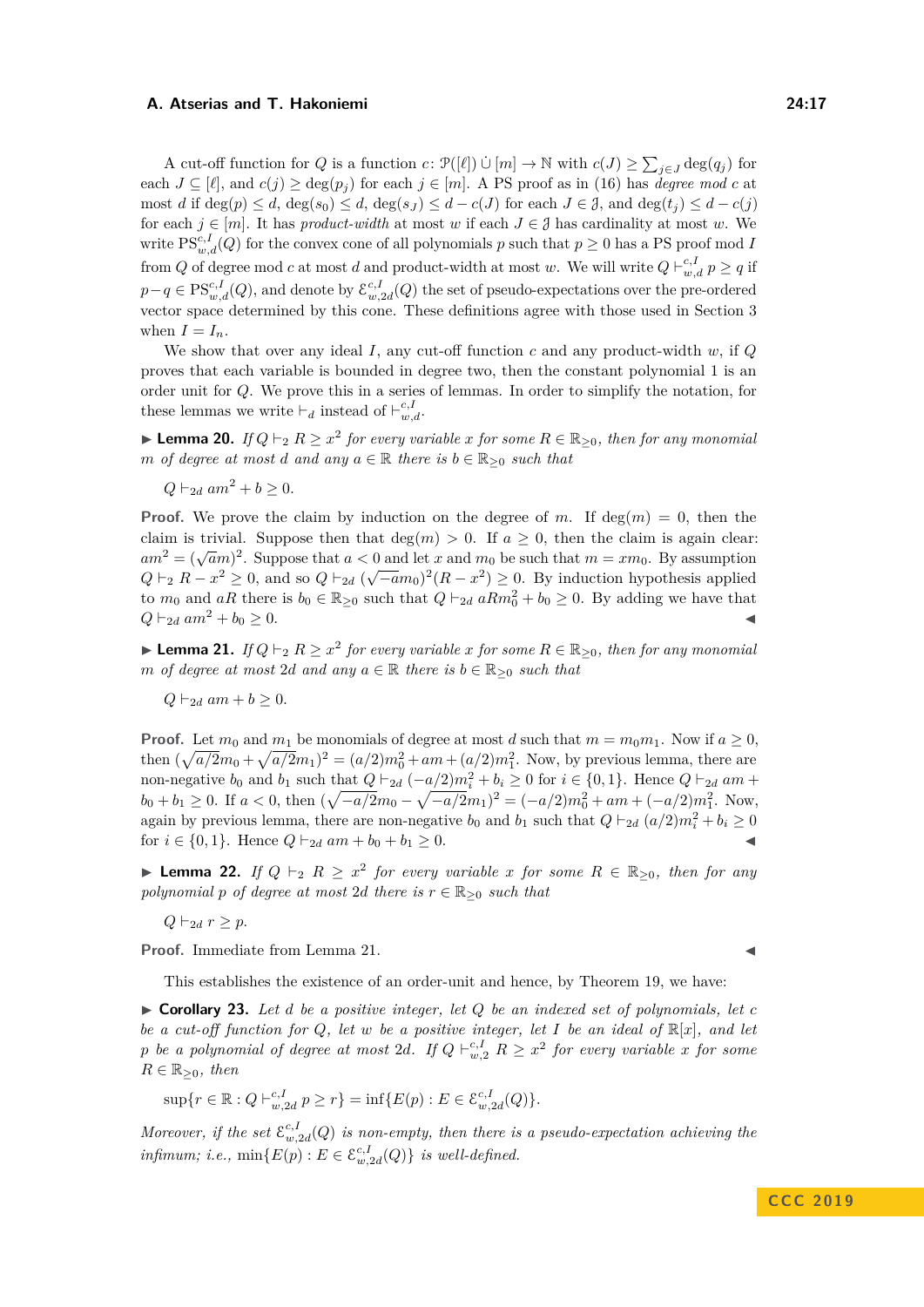#### **24:18 Size-Degree Trade-Offs for Sums-of-Squares and Positivstellensatz Proofs**

For the Boolean ideal  $I_n$ , the assumption that  $Q \vdash_{w,2}^{c,I} R \geq x^2$  holds for every variable x is fulfilled with  $R = 1$  since  $1 - x^2 \equiv (1 - x)^2 \mod I_n$ . This gives Theorem [3.](#page-6-0) In the  $\pm 1$  representation of the Boolean hypercube, i.e., modulo the ideal  $I'_n$  generated by the axioms  $B'_n := \{1 - x_i^2, 1 - \bar{x}_i^2, x_i + \bar{x}_i : i \in [n]\},\$  the assumption is fulfilled also with  $R = 1$ since in this case  $1 - x^2 \equiv 0 \mod I'_n$ .

## **6 Concluding Remarks**

In this paper we addressed the question of size-degree trade-offs for PS and SOS. Some questions remain open. Most importantly, is the  $O(\sqrt{n \log(s)} + kw)$  upper bound in the degree-reduction lemma tight? For Resolution and PC, whose size-width/degree tradeoffs adopt the same form, the bound is known to be tight. In both cases the Ordering Principle (OP) witnesses the necessity of the square root of the number of variables in the upper bound [\[7,](#page-17-6) [12\]](#page-18-17). In this respect, it should be noted that it was recently shown that  $OP_n$ , upper bound  $\lbrack t, 12 \rbrack$ . In this respect, it should be noted that it was recently shown that  $\text{OF}_n$  which has  $N = n^2$  variables, can be refuted in degree  $O(\sqrt[n]{n})$ , whence degree  $O(\sqrt[4]{N})$ , in SOS Fig. 5. Since the relationship between *N* and  $\sqrt{n}$  is a 4-th root, this means that  $OP_n$  cannot be used for witnessing the necessity of the square root of the number of variables in our theorem. But can  $OP_n$  be used to show that at least some fixed root  $\sqrt[n]{n}$  of *n* is required? So far, the best SOS degree lower bound for  $OP_n$  known is superconstant [\[30\]](#page-19-8).

Although it looks unlikely that the dependence of  $O(\sqrt{n \log(s)} + kw)$  on the productwidth *w* could be improved by refining the current method, it is not even known whether there are examples that separate PS from SOS. Could PS collapse to SOS with respect to size or degree? Related to this, a comment worth making is that there is a general well-known technique for transforming inequalities  $P \ge 0$  into equalities  $P - z^2 = 0$ , where *z* is a fresh variable. This looks relevant since, in the absence of inequalities, PS collapses to SOS just by definition. On the other hand, note that the new variable *z* that is introduced by this method is not Boolean, which takes us outside the Boolean hypercube.

#### **References**

- <span id="page-17-3"></span>**1** Michael Alekhnovich, Eli Ben-Sasson, Alexander A. Razborov, and Avi Wigderson. Space Complexity in Propositional Calculus. *SIAM J. Comput.*, 31(4):1184–1211, 2002. Preliminary version in STOC 2000. [doi:10.1137/S0097539700366735](https://doi.org/10.1137/S0097539700366735).
- <span id="page-17-5"></span>**2** Albert Atserias, Massimo Lauria, and Jakob Nordström. Narrow Proofs May Be Maximally Long. *ACM Trans. Comput. Log.*, 17(3):19:1–19:30, 2016. Preliminary version in CCC 2014. [doi:10.1145/2898435](https://doi.org/10.1145/2898435).
- <span id="page-17-0"></span>**3** Boaz Barak, Fernando G. S. L. Brandão, Aram Wettroth Harrow, Jonathan A. Kelner, David Steurer, and Yuan Zhou. Hypercontractivity, sum-of-squares proofs, and their applications. In *Proceedings of the 44th Symposium on Theory of Computing Conference, STOC 2012, New York, NY, USA, May 19 - 22, 2012*, pages 307–326, 2012. [doi:10.1145/2213977.2214006](https://doi.org/10.1145/2213977.2214006).
- <span id="page-17-4"></span>**4** Paul Beame, Russell Impagliazzo, Jan Krajíček, Toniann Pitassi, and Pavel Pudlák. Lower Bounds on Hilbert's Nullstellensatz and Propositional Proofs. *Proceedings of the London Mathematical Society*, s3-73(1):1–26, 1996. [doi:10.1112/plms/s3-73.1.1](https://doi.org/10.1112/plms/s3-73.1.1).
- <span id="page-17-2"></span>**5** Paul Beame and Toniann Pitassi. Simplified and Improved Resolution Lower Bounds. In *37th Annual Symposium on Foundations of Computer Science, FOCS '96, Burlington, Vermont, USA, 14-16 October, 1996*, pages 274–282, 1996. [doi:10.1109/SFCS.1996.548486](https://doi.org/10.1109/SFCS.1996.548486).
- <span id="page-17-1"></span>**6** Eli Ben-Sasson and Avi Wigderson. Short proofs are narrow - resolution made simple. *J. ACM*, 48(2):149–169, 2001. Preliminary version in STOC 1999. [doi:10.1145/375827.375835](https://doi.org/10.1145/375827.375835).
- <span id="page-17-6"></span>**7** Maria Luisa Bonet and Nicola Galesi. Optimality of size-width tradeoffs for resolution. *Computational Complexity*, 10(4):261–276, 2001. [doi:10.1007/s000370100000](https://doi.org/10.1007/s000370100000).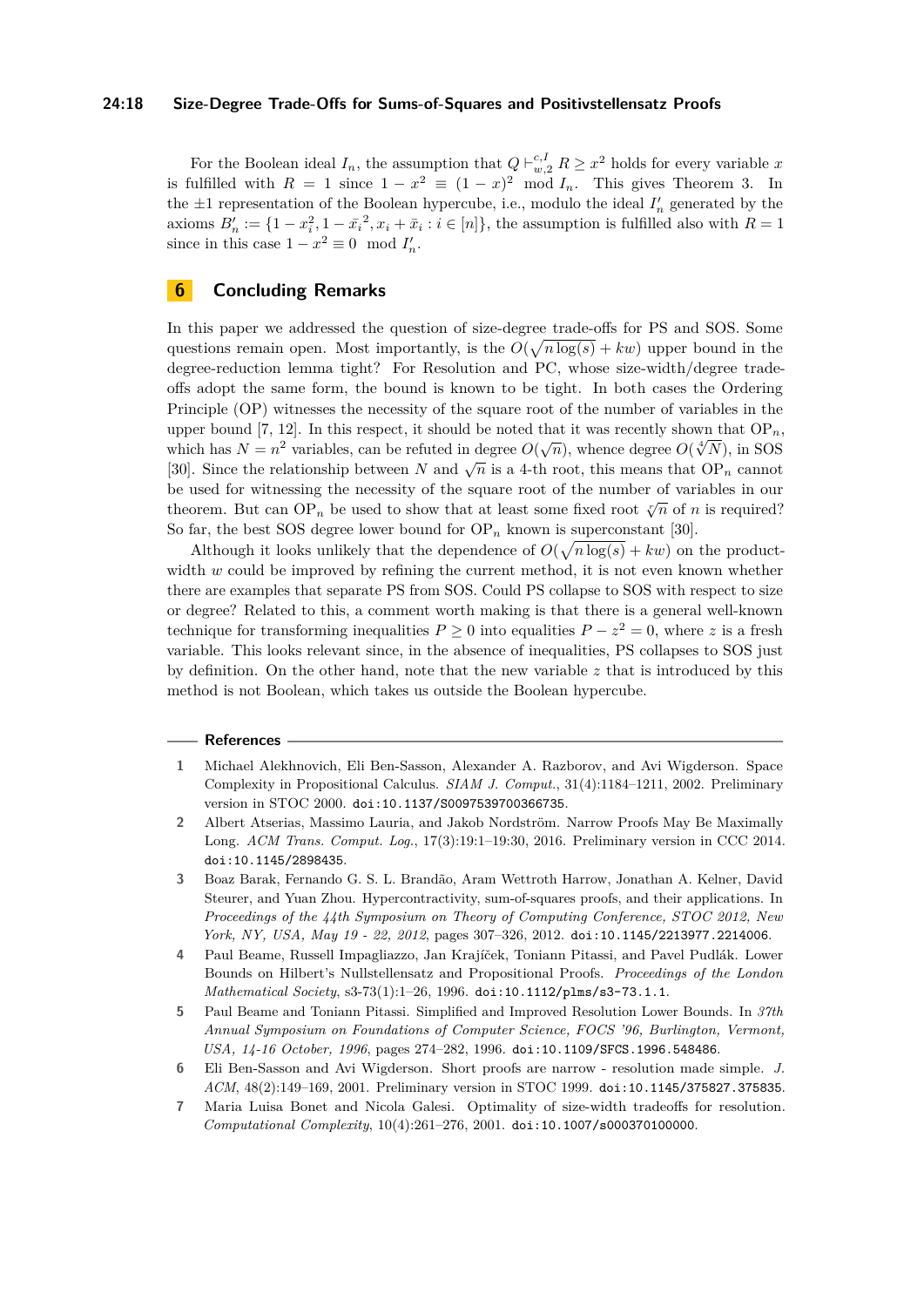- <span id="page-18-3"></span>**8** Eden Chlamtac and Madhur Tulsiani. Convex Relaxations and Integrality Gaps. In Miguel F. Anjos and Jean Bernard Lasserre, editors, *Handbook on Semidefinite, Conic and Polynomial Optimization*, pages 139–169. Springer US, Boston, MA, 2012. [doi:](https://doi.org/10.1007/978-1-4614-0769-0_6) [10.1007/978-1-4614-0769-0\\_6](https://doi.org/10.1007/978-1-4614-0769-0_6).
- <span id="page-18-8"></span>**9** Matthew Clegg, Jeff Edmonds, and Russell Impagliazzo. Using the Groebner Basis Algorithm to Find Proofs of Unsatisfiability. In *Proceedings of the Twenty-Eighth Annual ACM Symposium on the Theory of Computing, Philadelphia, Pennsylvania, USA, May 22-24, 1996*, pages 174–183, 1996. [doi:10.1145/237814.237860](https://doi.org/10.1145/237814.237860).
- <span id="page-18-13"></span>**10** David A Cox, John Little, and Donal O'Shea. *Ideals, Varieties, and Algorithms*. Undergraduate Texts in Mathematics. Springer International Publishing, fourth edition, 2015. [doi:10.1007/](https://doi.org/10.1007/978-3-319-16721-3) [978-3-319-16721-3](https://doi.org/10.1007/978-3-319-16721-3).
- <span id="page-18-4"></span>**11** Samuel Fiorini, Serge Massar, Sebastian Pokutta, Hans Raj Tiwary, and Ronald de Wolf. Linear vs. semidefinite extended formulations: exponential separation and strong lower bounds. In *Proceedings of the 44th Symposium on Theory of Computing Conference, STOC 2012, New York, NY, USA, May 19 - 22, 2012*, pages 95–106, 2012. [doi:10.1145/2213977.2213988](https://doi.org/10.1145/2213977.2213988).
- <span id="page-18-17"></span>**12** Nicola Galesi and Massimo Lauria. Optimality of size-degree tradeoffs for polynomial calculus. *ACM Trans. Comput. Log.*, 12(1):4:1–4:22, 2010. [doi:10.1145/1838552.1838556](https://doi.org/10.1145/1838552.1838556).
- <span id="page-18-11"></span>**13** Dima Grigoriev. Complexity of Positivstellensatz proofs for the knapsack. *Computational Complexity*, 10(2):139–154, 2001. [doi:10.1007/s00037-001-8192-0](https://doi.org/10.1007/s00037-001-8192-0).
- <span id="page-18-14"></span>**14** Dima Grigoriev. Linear lower bound on degrees of Positivstellensatz calculus proofs for the parity. *Theor. Comput. Sci.*, 259(1-2):613–622, 2001. [doi:10.1016/S0304-3975\(00\)00157-2](https://doi.org/10.1016/S0304-3975(00)00157-2).
- <span id="page-18-12"></span>**15** Dima Grigoriev, Edward A. Hirsch, and Dmitrii V. Pasechnik. Complexity of Semi-algebraic Proofs. In *STACS 2002, 19th Annual Symposium on Theoretical Aspects of Computer Science, Antibes - Juan les Pins, France, March 14-16, 2002, Proceedings*, pages 419–430, 2002. [doi:10.1007/3-540-45841-7\\_34](https://doi.org/10.1007/3-540-45841-7_34).
- <span id="page-18-1"></span>**16** Dima Grigoriev and Nicolai Vorobjov. Complexity of Null- and Positivstellensatz proofs. *Annals of Pure and Applied Logic*, 113(1):153–160, 2001. First St. Petersburg Conference on Days of Logic and Computability. [doi:10.1016/S0168-0072\(01\)00055-0](https://doi.org/10.1016/S0168-0072(01)00055-0).
- <span id="page-18-7"></span>**17** Russell Impagliazzo, Pavel Pudlák, and Jirí Sgall. Lower Bounds for the Polynomial Calculus and the Gröbner Basis Algorithm. *Computational Complexity*, 8(2):127–144, 1999. [doi:](https://doi.org/10.1007/s000370050024) [10.1007/s000370050024](https://doi.org/10.1007/s000370050024).
- <span id="page-18-16"></span>**18** Dmitry M. Itsykson and Arist A. Kojevnikov. Lower bounds on static Lovász-Schrijver calculus proofs for Tseitin tautologies. *Journal of Mathematical Sciences*, 145(3):4942–4952, September 2007. Preliminary version in ICALP '06. [doi:10.1007/s10958-007-0329-5](https://doi.org/10.1007/s10958-007-0329-5).
- <span id="page-18-10"></span>**19** Cédric Josz and Didier Henrion. Strong duality in Lasserre's hierarchy for polynomial optimization. *Optimization Letters*, 10(1):3–10, 2016. [doi:10.1007/s11590-015-0868-5](https://doi.org/10.1007/s11590-015-0868-5).
- <span id="page-18-0"></span>**20** Jean-Louis Krivine. Anneaux préordonnés. *Journal d'Analyse Mathématique*, 12(1):307–326, December 1964. [doi:10.1007/BF02807438](https://doi.org/10.1007/BF02807438).
- <span id="page-18-2"></span>**21** Jean B. Lasserre. Global Optimization with Polynomials and the Problem of Moments. *SIAM Journal on Optimization*, 11(3):796–817, 2001. [doi:10.1137/S1052623400366802](https://doi.org/10.1137/S1052623400366802).
- <span id="page-18-15"></span>**22** Massimo Lauria and Jakob Nordström. Tight Size-Degree Bounds for Sums-of-Squares Proofs. *Computational Complexity*, 26(4):911–948, 2017. Preliminary version in CCC 2015. [doi:10.1007/s00037-017-0152-4](https://doi.org/10.1007/s00037-017-0152-4).
- <span id="page-18-6"></span>**23** James R. Lee, Prasad Raghavendra, and David Steurer. Lower Bounds on the Size of Semidefinite Programming Relaxations. In *Proceedings of the Forty-Seventh Annual ACM on Symposium on Theory of Computing, STOC 2015, Portland, OR, USA, June 14-17, 2015*, pages 567–576, 2015. [doi:10.1145/2746539.2746599](https://doi.org/10.1145/2746539.2746599).
- <span id="page-18-5"></span>**24** James R. Lee, Prasad Raghavendra, David Steurer, and Ning Tan. On the Power of Symmetric LP and SDP Relaxations. In *IEEE 29th Conference on Computational Complexity, CCC 2014, Vancouver, BC, Canada, June 11-13, 2014*, pages 13–21, 2014. [doi:10.1109/CCC.2014.10](https://doi.org/10.1109/CCC.2014.10).
- <span id="page-18-9"></span>**25** László Lovász and Alexander Schrijver. Cones of Matrices and Set-Functions and 0-1 Optimization. *SIAM Journal on Optimization*, 1(2):166–190, 1991. [doi:10.1137/0801013](https://doi.org/10.1137/0801013).